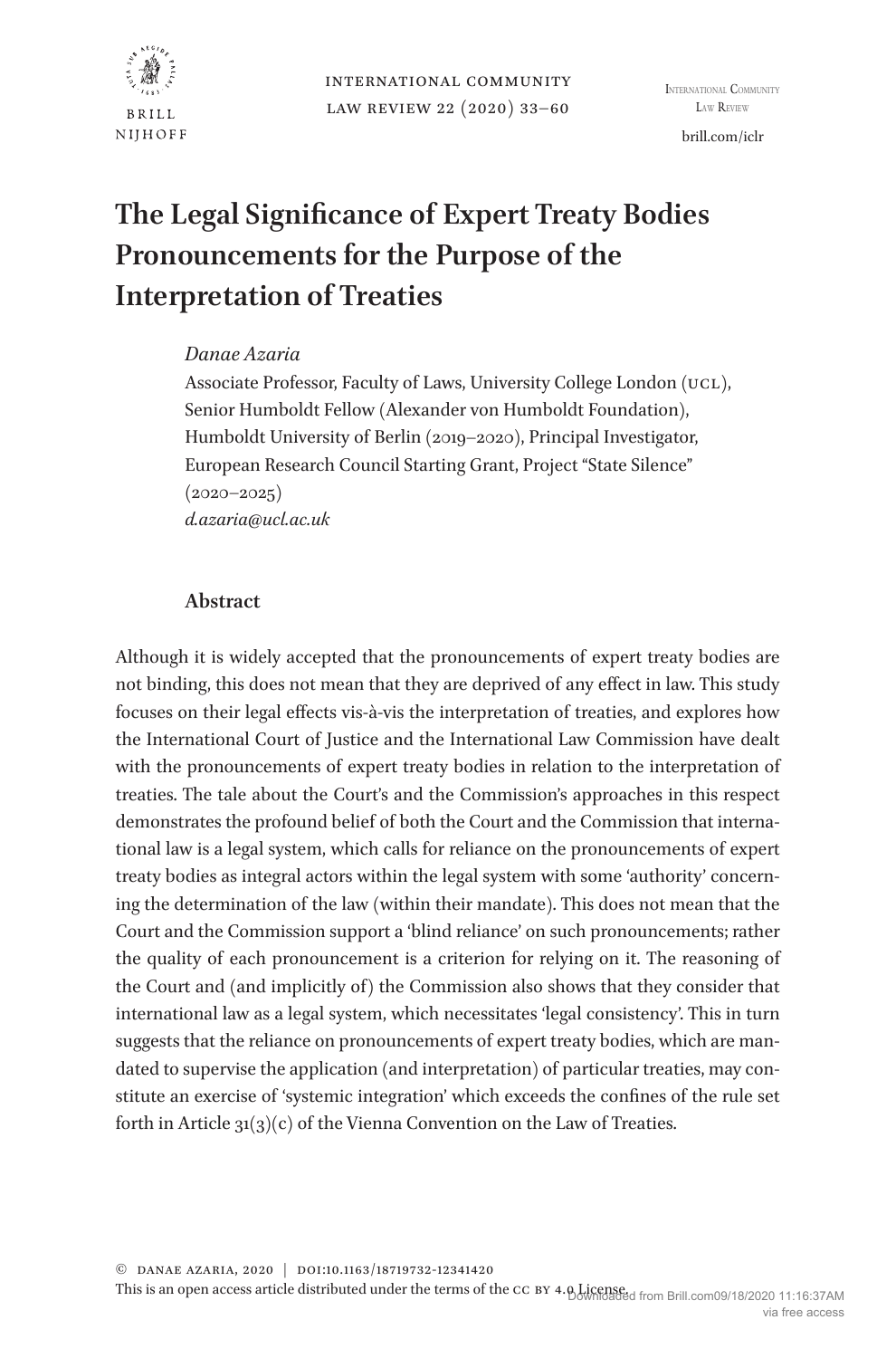#### **Keywords**

expert treaty bodies – treaty interpretation – International Court of Justice – International Law Commission – systemic integration – criteria for relying on pronouncements of expert treaty bodies

#### **1 Introduction**

Expert treaty bodies are bodies established by treaty<sup>1</sup> (or 'derivative treaty law', such as a binding decision of a conference of treaty parties) and composed of experts that are independent from their State of nationality or the State that has nominated them for election: they do not operate under instructions of government. Expert treaty bodies differ from conferences of parties ('COPs') or meetings of parties ('MOPs'), which are composed of delegates of treaty parties,<sup>2</sup> and from international organisations in that expert treaty bodies lack international legal personality. Given these differences, the pronouncements of expert treaty bodies do not have the same legal effects as the decisions and pronouncements of COPs/MOPs or of international organisations. Often, the constitutive instruments of expert treaty bodies do not specifically indicate whether their pronouncements are binding or not. Different designations are

<sup>1</sup> Articles 8–14, *International Convention on the Elimination of All Forms of Racial Discrimination* (7 March 1966), 660 UNTS 195; Articles 28–45, *International Covenant on Civil and Political Rights* (19 December 1966), 999 UNTS 171. Articles 17–22, *Convention on the Elimination of All Forms of Discrimination against Women* (18 December 1979), 1249 UNTS 13; Articles 34–39, *Convention on the Rights of Persons with Disabilities* (13 December 2006), 2515 UNTS 3. Articles 43–45, *Convention on the Rights of the Child* (20 November 1989), 1577 UNTS 3. Articles 17–24, *Convention against Torture and Other Cruel, Inhuman or Degrading Treatment or Punishment* (10 December 1984), 1465 UNTS 85. Article 15, *Convention on Access to Information, Public Participation in Decision-Making and Access to Justice in Environmental Matters* (25 June 1998), 2161 UNTS 447 ('Aarhus Convention'), and *Decision I/7 on review of compliance*, adopted at the first meeting of the Aarhus Convention parties, 2002 (ECE/ MP.PP/2/Add.8).

<sup>2</sup> Examples of treaties establishing COPs or MOPs: Convention for the Protection of the Marine Environment of the North-East Atlantic 1992, 2354 UNTS 67; Protocol on Substances that Deplete the Ozone Layer 1987, 1522 UNTS 3.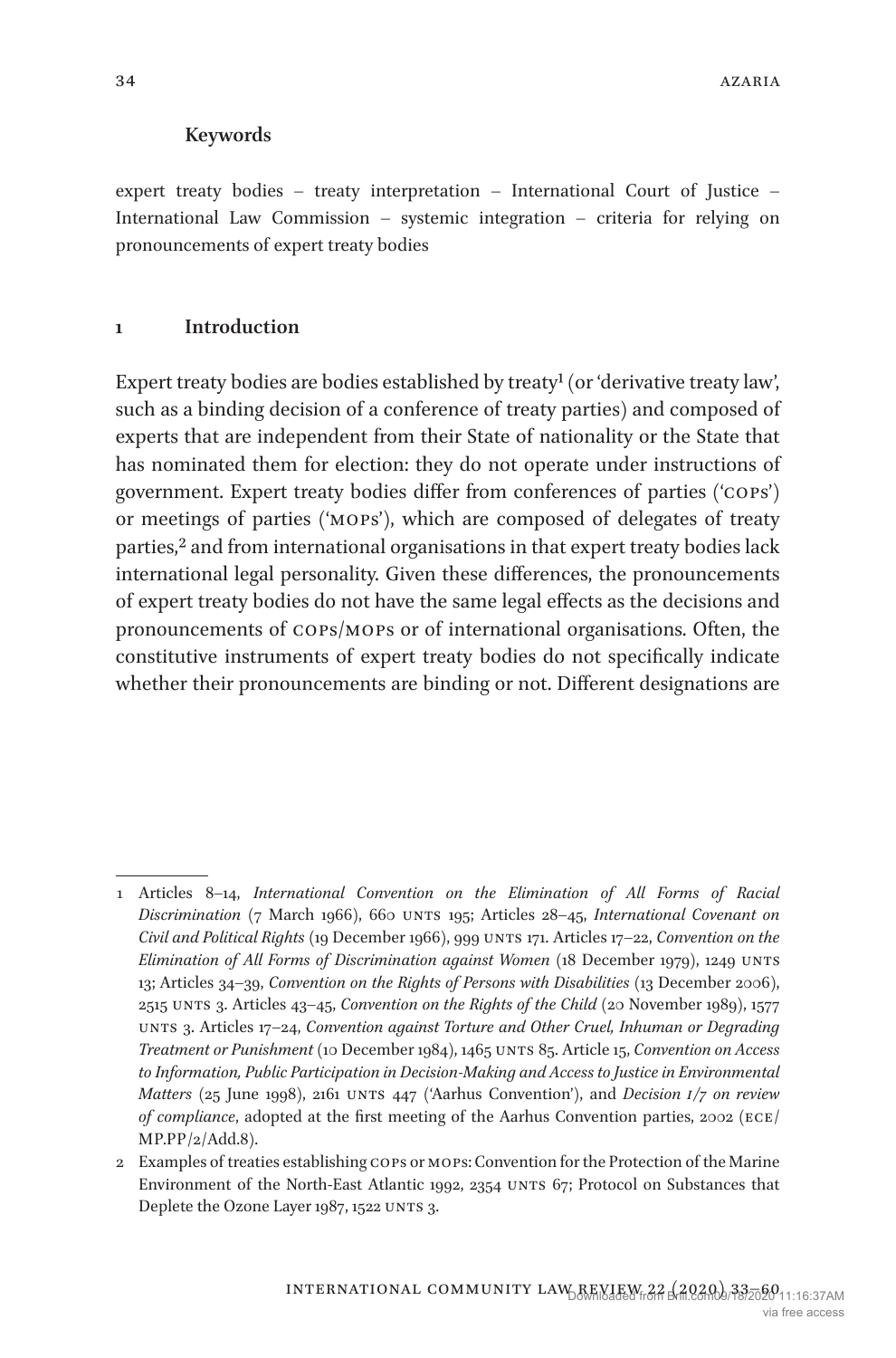used to describe their pronouncements, such as 'views',<sup>3</sup> 'recommendations',<sup>4</sup> and 'comments'.5 The interpretation of their constitutive instruments often indicates that these pronouncements are intended not to be binding. Literature also perceives them as not binding (unless evidence to the contrary exists).6

However, this does not mean that non-binding pronouncements of expert treaty bodies have no effects in law, such as in relation to the interpretation of treaties whose application they have been mandated to monitor or oversee, or in relation to the determination of permissibility of reservations to such treaties. This study focuses on their legal effects vis-à-vis the interpretation of treaties. This question gained particular attention since 2008 when the Human Rights Committee portrayed itself as the 'authentic interpreter' of the International Covenant on Civil and Political Rights ('ICCPR'), and claimed that its jurisprudence 'may be considered' as subsequent practice within the meaning of the rule set forth in Article  $31(3)(b)$  of the Vienna Convention on the Law of Treaties ('VCLT').7 The Human Rights Committee received criticism by numerous treaty parties. Several treaty parties stated that its pronouncements do not constitute subsequent practice within the meaning of the rule

<sup>3</sup> Article 42(7)(c), *International Covenant on Civil and Political Rights* (19 December 1966), 999 UNTS 171; Article 5 (4), *Optional Protocol to the International Covenant on Civil and Political Rights* (19 December 1966), 999 UNTS 171; Article 9(1), *Optional Protocol to the International Covenant on Economic, Social and Cultural Rights* (5 March 2009), A/RES/63/117.

<sup>4</sup> Article 9(2), *International Convention on the Elimination of All Forms of Racial Discrimination* (7 March 1966), 660 UNTS 195; Article 21(1), *Convention on the Elimination of All Forms of Discrimination against Women* (18 December 1979), 1249 UNTS 13; Article 45(d), *Convention on the Rights of the Child* (20 December 1989),1577 UNTS 3; Article 33 (5), *International Convention for the Protection of All Persons from Enforced Disappearance* (20 December 2006), 2716 UNTS 3.

<sup>5</sup> Article 19(3), *Convention against Torture and Other Cruel, Inhuman or Degrading Treatment or Punishment* (10 December 1984), 1465 UNTS 85; Article 40(4), *International Covenant on Civil and Political Rights* (19 December 1966), 999 UNTS 171; Article 74, *International Convention on the Protection of the Rights of All Migrant Workers and Members of Their Families* (18 December 1990), 2220 UNTS 3.

<sup>6</sup> N. Rodley, The Role and Impact of Treaty Bodies, in D. Shelton, ed., *The Oxford Handbook of International Human Rights Law* (2013), pp. 621–648, at 639; C. Tomuschat, *Human Rights: Between Idealism and Realism* (2014), p. 267; D. Shelton, The Legal Status of Normative Pronouncements of Human Rights Treaty Bodies, in H.P. Hestermeyer et al. (eds), *Coexistence, Cooperation and Solidarity, Liber Amicorum Rüdiger Wolfrum*, vol. I (2012), pp. 553–575 at 559.

<sup>7</sup> Draft General Comment No. 33 (2nd version, 18 August 2008) (CCPR/C/GC/33/CRP.3), 25 August 2008, paras. 12–21; Article 31(3)(b), *Vienna Convention on the Law of Treaties* (23 May 1969), 1155 UNTS 331.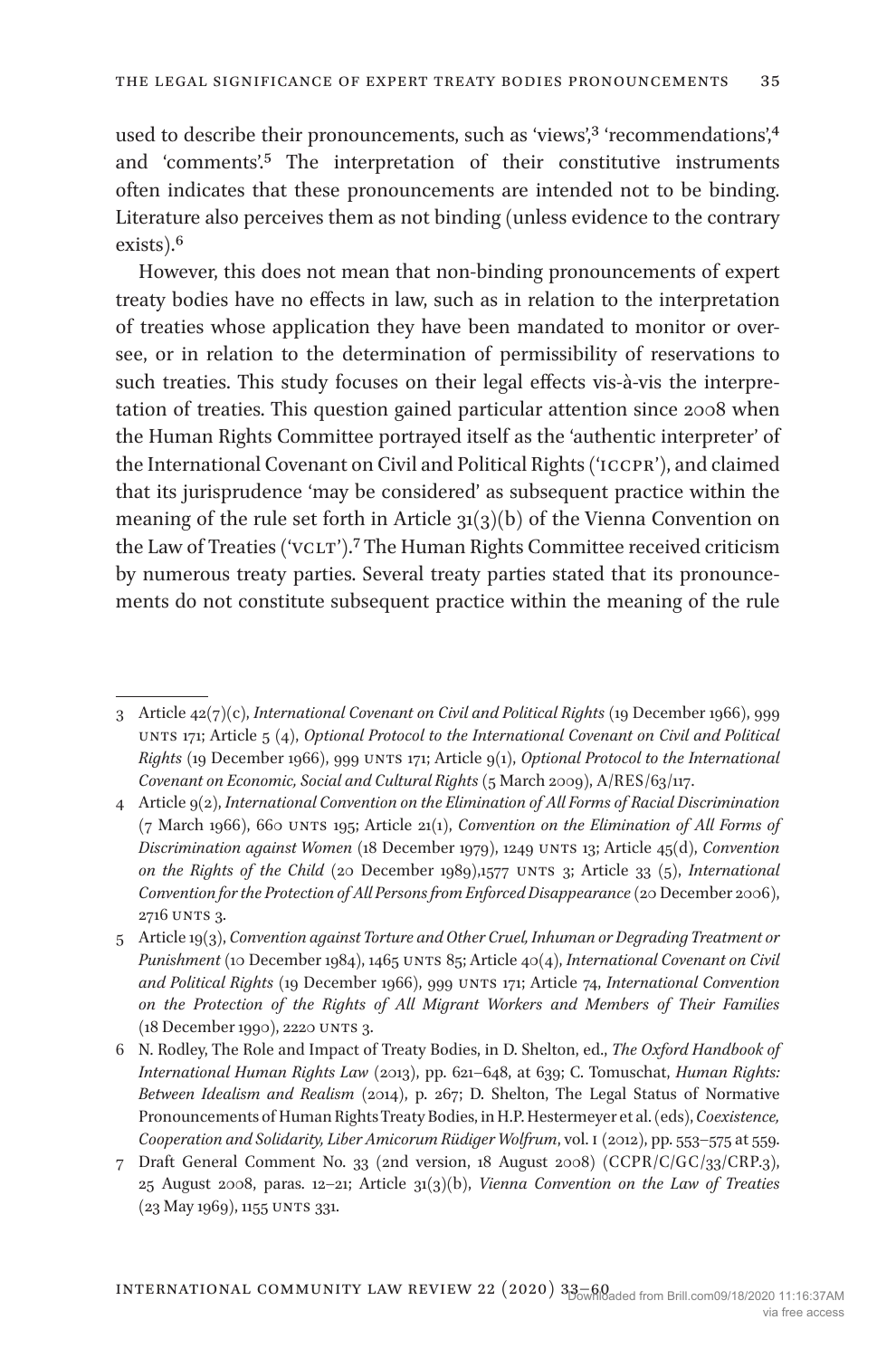set forth in VCLT Article 31(3)(b).<sup>8</sup> In its final version, General Comment No. 33 does not include numerous of its draft statements that were challenged by treaty parties, and describes its pronouncements as 'authoritative'.9 However, some treaty parties stated that although their silence vis-à-vis the pronouncements of the Human Rights Committee cannot be taken as acquiescence,10 the pronouncements may give rise to State practice within the meaning of VCLT Article  $31(3)(b)$ .<sup>11</sup> As a separate matter, scholars refer to the 'duty [of treaty parties] to consider' the pronouncements of expert treaty bodies in order to explain the guiding effect of these pronouncements.12

But, what does it mean that the pronouncements of an expert treaty body may be 'authoritative', while they do not fall within the scope of the rule in VCLT Article  $31(3)(a)$  or (b)? This study provides an empirical or observational analysis of the reasoning of the International Court of Justice ('Icj' or 'Court') and of the International Law Commission ('ILC' or 'Commission') concerning the reliance on the pronouncements of expert treaty bodies. First, it identifies the cases where the ICJ has relied upon the pronouncements of expert treaty bodies, and assesses the reasoning of the Court with a view to understanding *how* and *why* the Court relied on such pronouncements (Section 2). Second, it demonstrates how the Commission has dealt with pronouncements of expert treaty bodies in its work focusing on the 2018 Conclusions on Subsequent Agreements and Subsequent Practice in relation to the Interpretation of Treaties (Section 3). In this latter respect, it analyses the approach of the ILC Special Rapporteur, the opinions of ILC Members as recorded in their public debate in the ILC plenary sessions, and the first and second readings of the ILC Conclusions on Subsequent Agreements and Subsequent Practice in relation to the Interpretation of Treaties as well as their accompanying commentaries. This analysis is significant because first it explains the ICJ's and ILC's modern understanding about the legal effects of expert treaty bodies' pronouncements

<sup>8</sup> Australia (3 October 2008), pp. 1–5; Japan, (3 October 2008), para. 10; New Zealand (12 September 2008), para. 3; United Kingdom (17 October 2008), pp. 1–3; United States of America (17 October 2008), pp. 1–7; Belgium (23 October 2008); Poland (date unavailable), pp. 1–5. Available at: https://www.ohchr.org/EN/HRBodies/CCPR/Pages/ GC33-ObligationsofStatesParties.aspx.

<sup>9</sup> GC No. 33 (CCPR/C/GC/33), 25 June 2009, para. 13.

<sup>10</sup> Norway, para. 6; Sweden (3 October 2008), paras. 4–8.

<sup>11</sup> Mauritius (7 October 2008), para. 2; Germany (15 September 2008), para. 4, available at: https://www.ohchr.org/EN/HRBodies/CCPR/Pages/GC33-ObligationsofStates Parties.aspx.

<sup>12</sup> R. Van Alebeek and A. Nollkaemper, The Legal Status of Decisions by Human Rights Treaty Bodies in National Law, in H. Keller and L. Grover (eds), *UN Human Rights Treaty Bodies: Law and Legitimacy* (2012), pp. 356–413 at 386.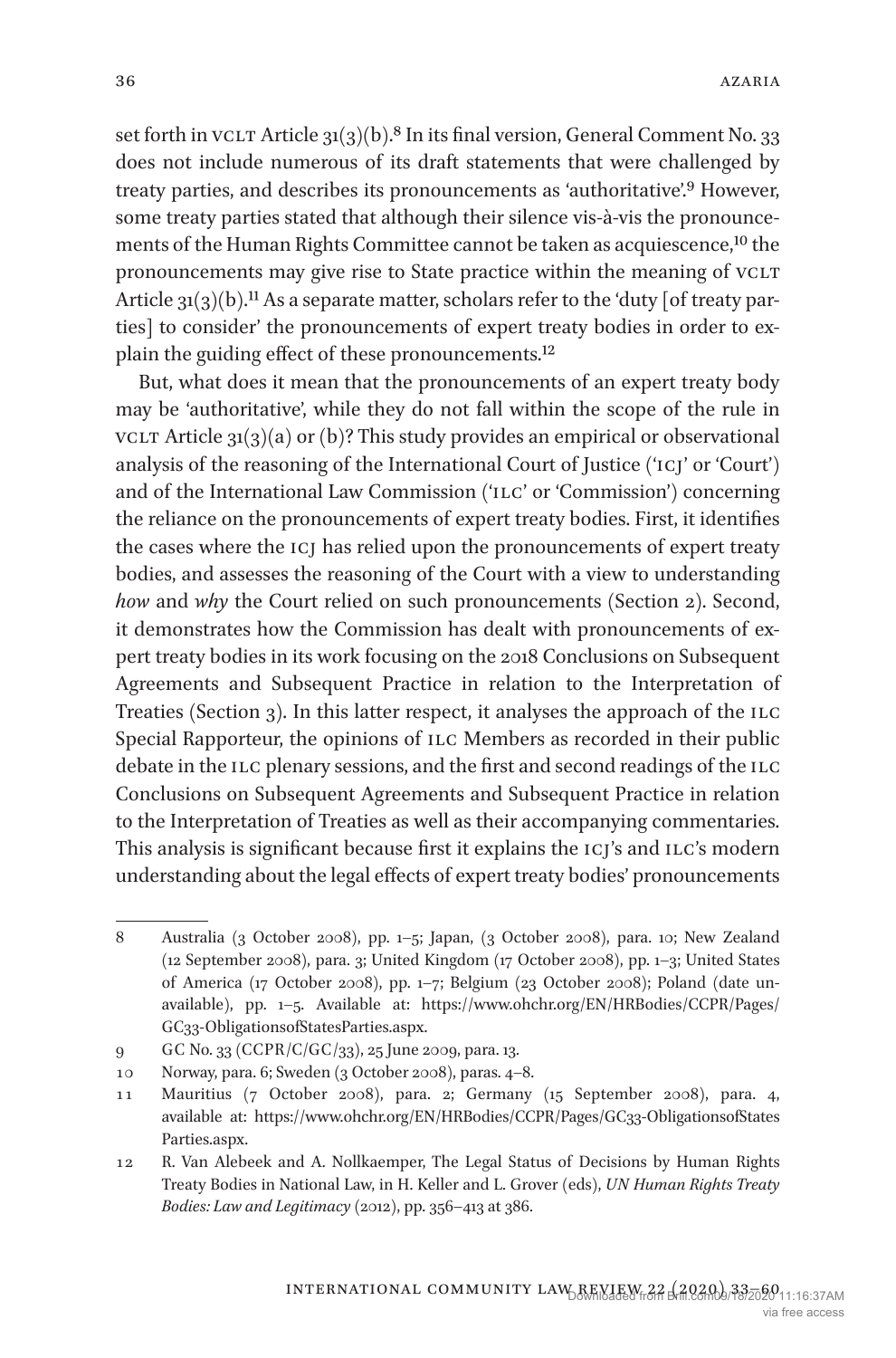on treaty interpretation, and second because it reveals the underlying belief of the ICJ and implicitly the ILC that international law is a legal system which needs consistency and clarity.

# **2 The Reliance of the International Court of Justice on the Pronouncements of Expert Treaty Bodies**

International courts and tribunals have considered the pronouncements of expert treaty bodies when interpreting treaties or identifying rules of customary international law that they apply.13 This section focuses on the decisions of the ICJ. As of 30 January 2020, the Court has dealt with the pronouncements of expert treaty bodies in four cases: two contentious proceedings and two advisory opinions.14 These are discussed below in chronological order.

## **2.1** *Wall Advisory Opinion (2004)*

In the *Wall Advisor Opinion* (2004), the Court was concerned with the question submitted to it by the United Nations General Assembly as to 'what are the legal consequences arising from the construction of the wall being built by Israel, the occupying Power, in the Occupied Palestinian Territory, [...] considering the rules and principles of international law, including the Fourth Geneva Convention of 1949, and relevant Security Council and General Assembly resolutions'. The Court examined whether some human rights conventions, including the ICCPR and the International Covenant on Economic, Social and Cultural Rights ('ICESCR') applied to the case before it and the compatibility of the construction of the wall by Israel in the Occupied Palestinian

<sup>13</sup> IACHR: *Case of the Constitutional Tribunal (Camba Campos and Others) v. Ecuador*, Judgment (Preliminary Objections, Merits, Reparations and Costs), 28 August 2013, Series C No. 268, paras. 189 and 191. African Commission HPR: *Social and Economic Rights Action Centre and the Centre for Economic and Social Rights v. Nigeria*, Communication No. 155/96, 30th ordinary session, Banjul, October 2001, para. 63. ECtHR: *Mamatkulov and Askarov v Turkey* (GC) App No 46827/99 and 46951/99, ECHR 2005-I, paras. 111–115.

<sup>14</sup> *Judgment No. 2867 of the Administrative Tribunal of the International Labour Organization upon a Complaint Filed against the International Fund for Agricultural Development*, Advisory Opinion, I.C.J. Reports 2012, p. 10, at p. 27, para. 39; *Questions relating to the Obligation to Prosecute or Extradite (Belgium v. Senegal)*, Judgment, I.C.J. Reports 2012, p. 422, at p. 457, para. 101; *Ahmadou Sadio Diallo (Republic of Guinea v. Democratic Republic of the Congo)*, Merits, Judgment, I.C.J. Reports 2010, p. 639, pp. 663–664, para. 66; *Legal Consequences of the Construction of a Wall in the Occupied Palestinian Territory*, Advisory Opinion, I.C.J. Reports 2004, p. 136, at pp. 179–181, paras. 109–110 and 112, and pp. 192–193, para. 136.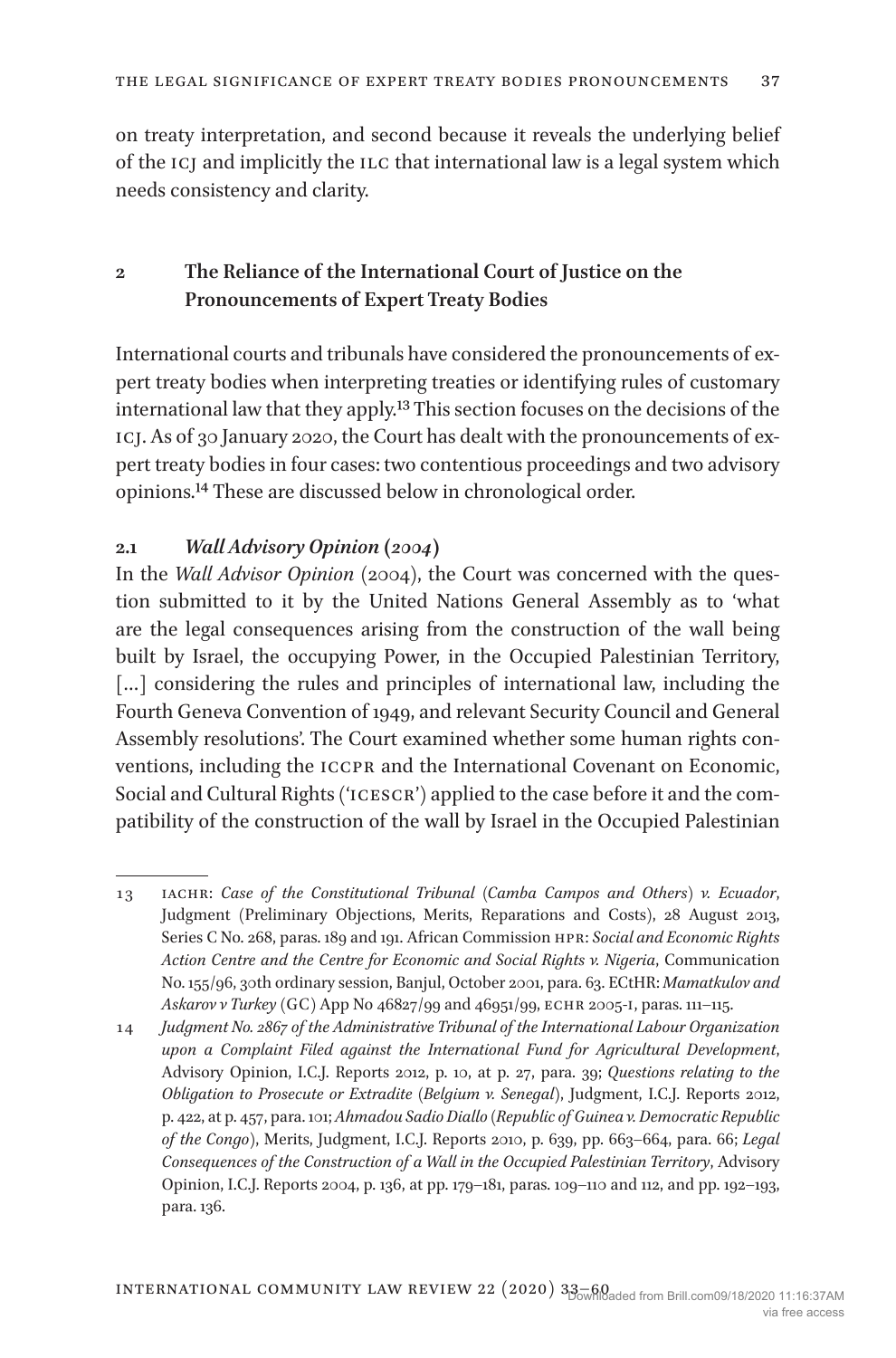Territory. In this respect, a central question that the Court faced was whether the Occupied Palestinian Territory was excluded from the scope of application of the ICCPR, pursuant to the latter's Article 2(1), which reads: "Each State Party to the present Covenant undertakes to respect and to ensure to all individuals *within its territory and subject to its jurisdiction* the rights recognized in the present Covenant […]" (emphasis added). Additionally, the Court was concerned with whether the Occupied Palestinian Territory was excluded from the scope of application of the ICESCR, which does not include a provision similar to Article 2 of the ICCPR.

In relation to the ICCPR, the Court noted that 'while the jurisdiction of States is primarily territorial, it may sometimes be exercised outside the national territory.'15 After noting the object and purpose of the ICCPR, it reasoned that

[t]he constant practice of the Human Rights Committee is consistent with this. Thus, the Committee has found the Covenant applicable where the State exercises its jurisdiction on foreign territory. It has ruled on the legality of acts by Uruguay in cases of arrests carried out by Uruguayan agents in Brazil or Argentina (case No. 52/79, *Lopez Burgos v. Uruguay*; case No. 56/79, *Lilian Celiherti de Cusariego v. Uruguay*). It decided to the same effect in the case of the confiscation of a passport by a Uruguayan consulate in Germany (case No. 106181, *Montero v. Uruguay*).16

The Court continued that the preparatory works of the ICCPR confirm this interpretation.17 Further, it noted that in response to the Report of Israel in relation to the issue of whether the ICCPR applies to the Palestine Occupied Territories, the Human Rights Committee had reached the conclusion that 'in the current circumstances, the provisions of the Covenant apply to the benefit of the population of the Occupied Territories'.18

In relation to the ICESCR, the Court noted that this Covenant does not have a provision dedicated to its scope of application. It took note of Israel's positions in its Reports to the Committee on Economic, Social and Cultural Rights, and the Committee's responses that the ICESCR applies to occupied

<sup>15</sup> *Legal Consequences of the Construction of a Wall in the Occupied Palestinian Territory*, Advisory Opinion, I.C.J. Reports 2004, p. 136, at para. 109 [emphasis added].

<sup>16</sup> Ibid.

<sup>17</sup> Ibid.

<sup>18</sup> Ibid, para. 110.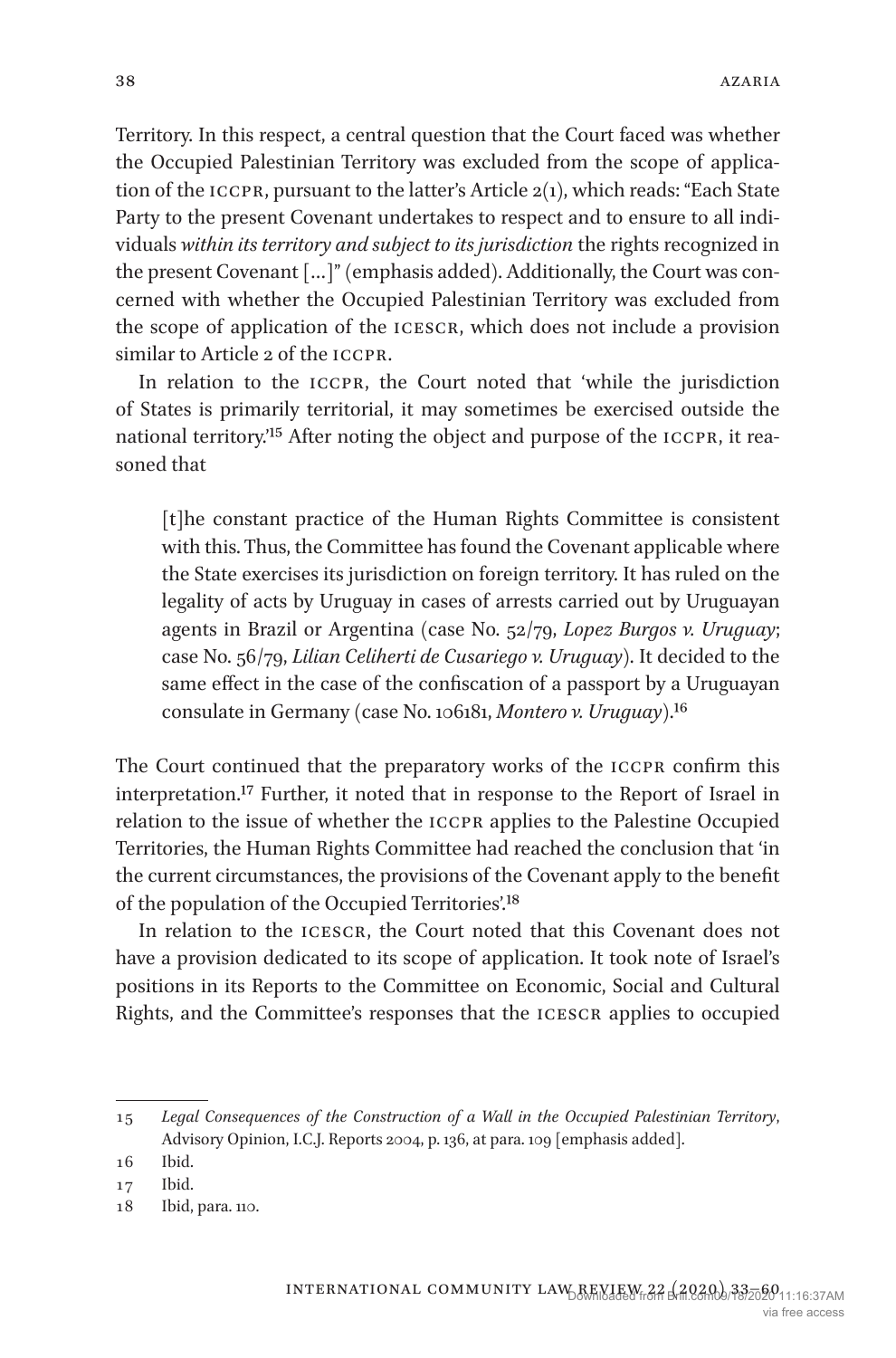territories. On the basis of these, the Court concluded that the ICESCR applies to the Occupied Palestinian Territories.19

Further, the Court examined whether there are certain exceptions in these Covenants that would permit Israel's conduct. In relation to the ICCPR, it considered that Article 12(3) contains exceptions to the right of freedom of movement contained in paragraph 1 of that Article, and that restrictions under Article 12(3) must be directed to the ends authorized and be necessary for the attainment of those ends. It noted that the Human Rights Committee suggests in its General Comment No.27 that 'they must conform to the principle of proportionality and must be the least intrusive instrument amongst those which might achieve the desired result'.<sup>20</sup> The Court finally concluded that 'these conditions [set out by the Human Rights Committee] are not met in the present instance.'21

This was the first instance where the Court expressly relied on the pronouncements of an expert treaty body in its reasoning. The Court did not draw a distinction between general comments, pronouncements on individual complaints, and pronouncements in relation to periodic State reports. It relied on pronouncements made in all these forms of outputs.22 However, the Court did not indicate whether there was a particular criterion by which it assessed further whether it should rely or not on those pronouncements, such as the quality of their analysis.

Further, the Court did not indicate the ground on which it relied on the pronouncements of these Committees. There is no evidence in the Court's express reasoning that reliance on such pronouncements was mandatory. This gives the impression that the ICJ may have instead relied on them as a supplementary means of treaty interpretation (within the meaning of Article 32 of the VCLT), or instead (or supplementarily) as a subsidiary means for determining rules of law (within the meaning of Article  $38(1)(d)$  of the ICJ Statute).<sup>23</sup> The Court relied on the preparatory works after noting that its interpretation is consistent with the constant practice of the Human Rights Committee. This sequence in the Court's reasoning may give the impression that either it considered the pronouncement of the expert treaty body as not constituting a supplementary means of interpretation, such as the treaty's preparatory works, or

<sup>19</sup> Ibid, para. 112.

<sup>20</sup> Ibid, para. 136.

<sup>21</sup> Ibid, para. 136.

<sup>22</sup> Ibid, para. 109.

<sup>23</sup> *Statute of the International Court of Justice* (24 October 1945), 993 UNTS 3.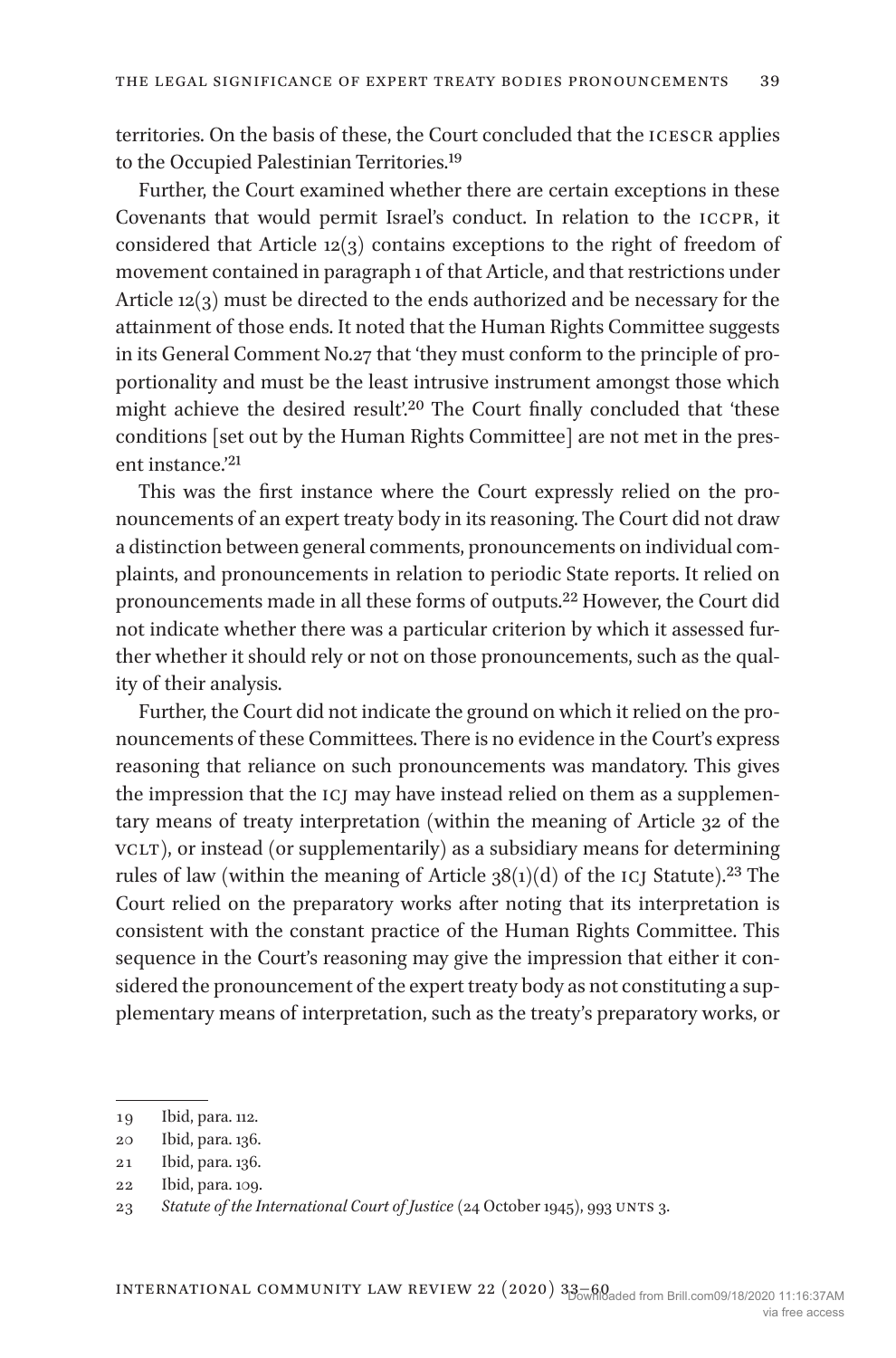that among the supplementary means of interpretation it gave priority to the pronouncement of the expert treaty body.

#### **2.2** *Ahmadou Diallo (2010)*

In *Ahmadou Diallo* (2010), the Court was concerned with proceedings brought by Guinea against the Democratic Republic of Congo ('DRC') concerning the arrest, detention and expulsion of Mr. Diallo, a Guinean national in the territory of DRC. The Court inter alia examined whether DRC's conduct had violated the ICCPR (Article 13) and the African Charter (Article 12(4)). Having set out its interpretation of these provisions, the Court made references to the pronouncements of the Human Rights Committee and the African Commission for Human and Peoples' Rights.

In relation to the ICCPR, it found that its interpretation 'is fully corroborated by the jurisprudence of the Human Rights Committee established by the Covenant to ensure compliance with that instrument by the States parties.' Crucially, the Court continued:

Although the Court is in *no way obliged*, in the exercise of its judicial functions, to model its own interpretation of the Covenant on that of the Committee, it believes that it *should ascribe great weight* to the interpretation adopted by this independent body that was *established specifically to supervise the application of that treaty*. The point here is to *achieve the necessary clarity and the essential consistency of international law, as well as legal security, to which both the individuals with guaranteed rights and the States obliged to comply with treaty obligations are entitled*.24 [emphasis added]

The Court took a similar approach in relation to the African Charter and the African Commission. It reasoned that 'when the Court is called upon […] to apply a regional instrument for the protection of human rights, it *must take due account of* the interpretation of that instrument adopted by the independent bodies *which have been specifically created* […] *to monitor the sound application of the treaty* in question'. It noted that, in the case before it, the Court's interpretation of Article 12 of the African Charter 'is consonant with the case law of the African Commission on Human and Peoples' Rights' and cited two individual petition cases.25

<sup>24</sup> *Ahmadou Sadio Diallo (Republic of Guinea v. Democratic Republic of the Congo)*, Merits, Judgment, I.C.J. Reports 2010, p. 639, para. 66.

<sup>25</sup> Ibid, para. 67.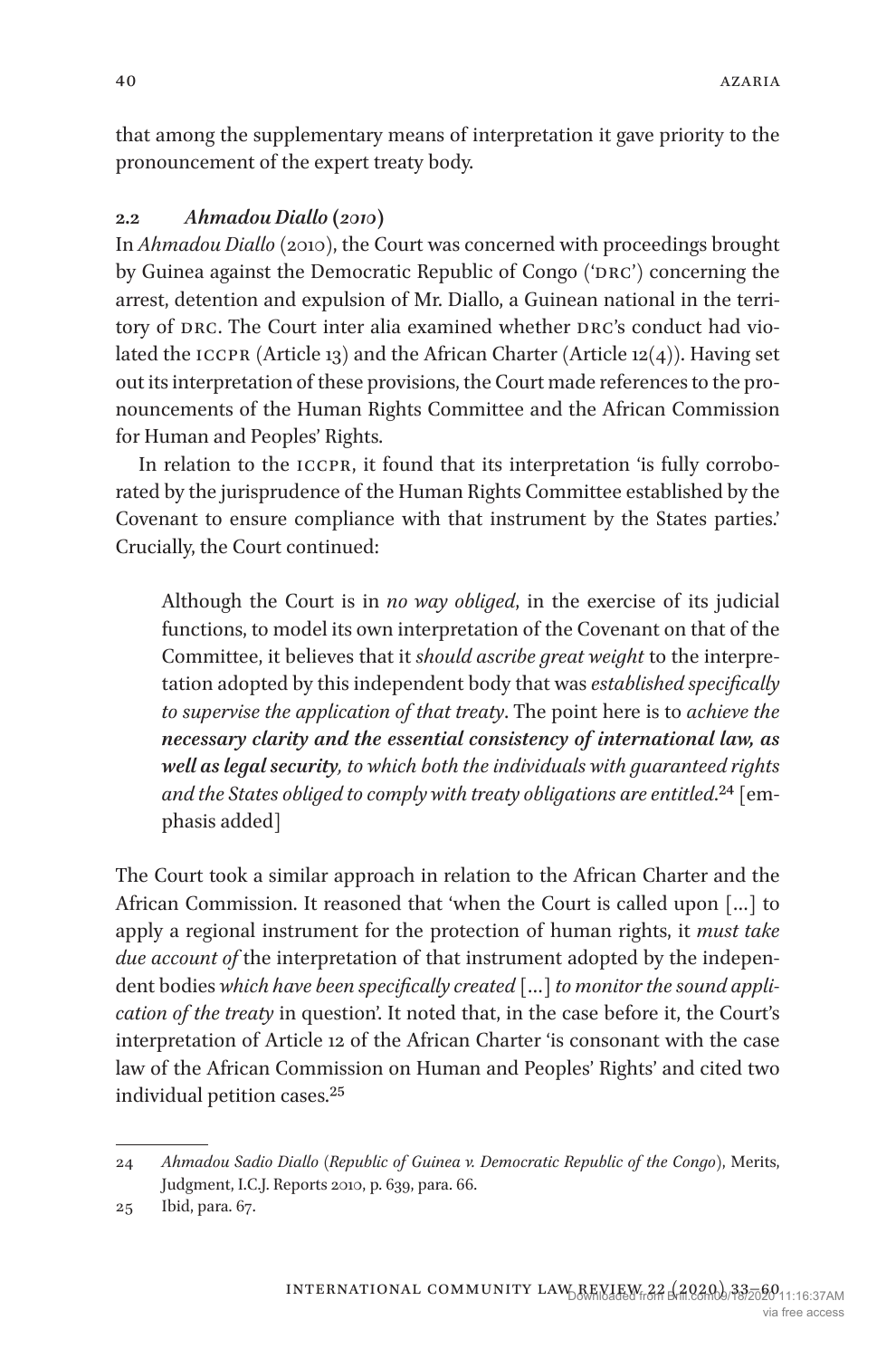The Court relied on pronouncements in the context of individual complaints procedures of both universal and regional expert treaty bodies.26 Some question may arise as to why the Court used the language 'should ascribe great weight' as opposed to 'must take due account of' in its reasoning visà-vis the pronouncements of the Human Rights Committee and the African Commission respectively, which appears on firs sight inconsistent. However, at a minimum both terms suggest that reliance on pronouncements is not mandatory; rather the Court relies on them in a discretionary manner. Importantly, the Court explained that reliance on the pronouncements of expert treaty bodies was called for first because treaty parties have specifically created these bodies and have mandated them with powers over specific treaties, and second owing to the need for clarity and consistency in international law, as well as on the legal security (both for individuals protected under the ICCPR and treaty parties to the ICCPR).

#### **2.3** *Belgium v. Senegal (2012)*

In *Belgium v. Senegal* (2012), the Court was concerned with a complaint by Belgium that inter alia Senegal had violated Article  $7(1)$  of the Convention Against Torture. The dispute also involved the question whether a treaty party (here Senegal) was obliged to criminalise under Article 4 of the Convention acts of torture that were committed before the entry into force of the Convention against Torture for that treaty party or to establish jurisdiction over such acts pursuant to Article 5 of the Convention. The Court noted that since there was no evidence in the Convention of an intention to establish such an obligation on treaty parties, the obligation to prosecute, under Article  $7(1)$  of the Convention did not apply to such acts.27 The Court referred to the fact that the Committee against Torture emphasized in one of its individual complaint procedure that the term 'torture' for purposes of the Convention 'can only mean torture that occurs subsequent to the entry into force of the Convention'.<sup>28</sup> It continued:

However, when the Committee considered Mr. Habré's situation, the question of the temporal scope of the obligations contained in the Convention was not raised, nor did the Committee itself address that

<sup>26</sup> Ibid, para. 66.

<sup>27</sup> *Questions relating to the Obligation to Prosecute or Extradite (Belgium v. Senegal)*, Judgment, I.C.J. Reports 2012, p. 422, at para. 100.

<sup>28</sup> Ibid, para. 101.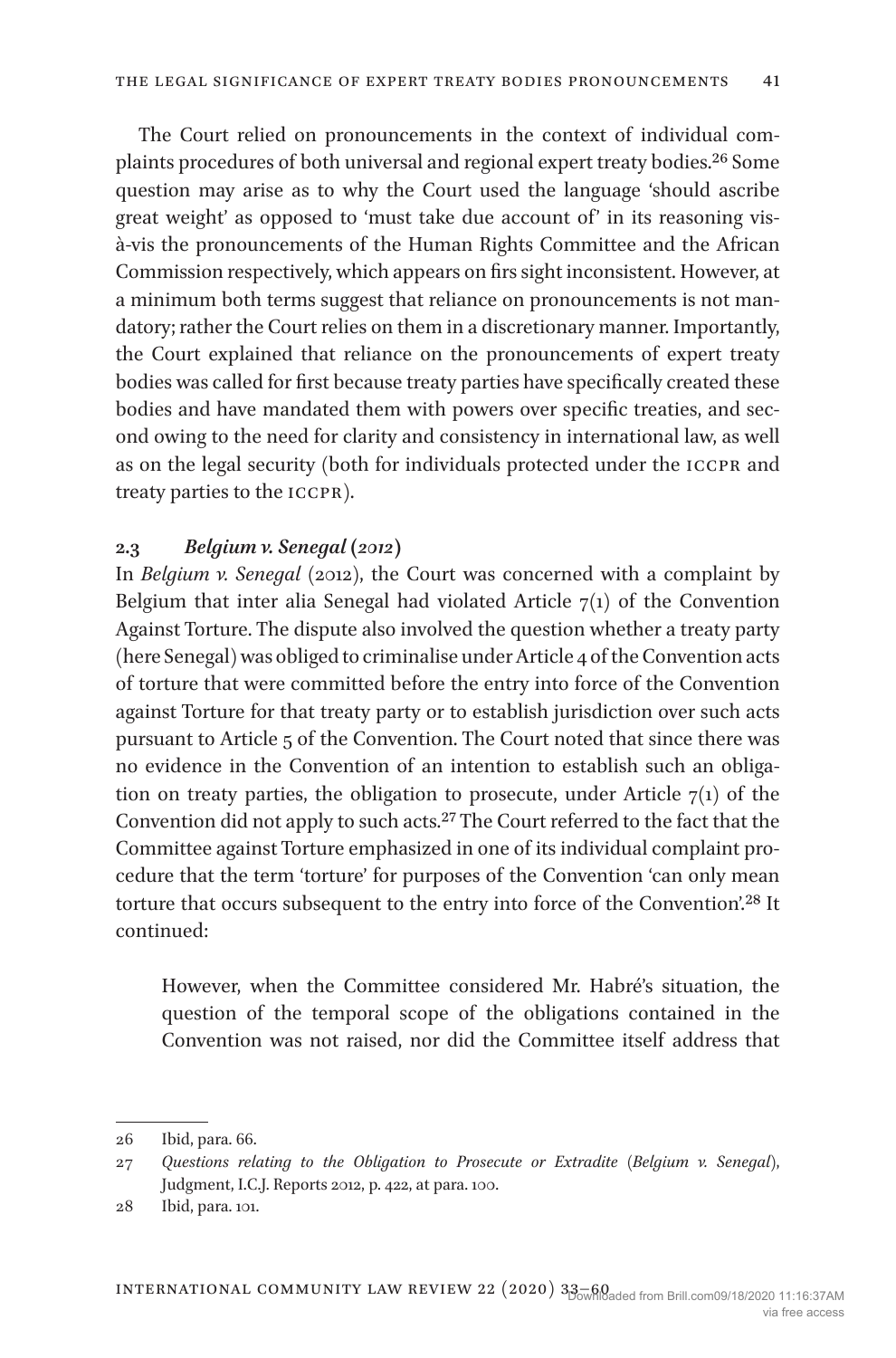question (*Guengueng et al. v. Senegal* (communication No. 181/2001, decision of 17 May 2006, UN doc. CAT/C/36/D/181/2001)).29

The Court referred to the Committee's finding about the meaning of the term 'torture' in the Convention. It seemingly took a different view to the Committee. But, the important detail is that it expressly addressed the reasons for its different finding.30 Further, the ICJ showed that it did not rely on the Committee's pronouncement, because of the Committee's reasoning: it never addressed this point in that case and the issue was not raised before the Committee. In other words, the criterion was the reasoning's quality.

#### **2.4** *Advisory Opinion on Judgment No. 2867 (2012)*

In its Advisory Opinion on *Judgment No. 2867* (2012), the Court was concerned with the the principle of equality before the Court of an organisation and the employee in cases of applications for review of judgments of the UNAT and the ILOAT. The Court noted 'the development of the principle of equality of access to courts and tribunals since 1946, when the review procedure was established', which is reflected in the 'significant differences' between the two General Comments by the Human Rights Committee on Article 14(1) of the ICCPR that requires that '[a]ll persons shall be equal before the courts and tribunals'.31 The Court explained that General Comment No.13 (1984) adopted just seven years after the Covenant came into force, only repeated the provision's terms and called on States to report more fully on steps taken to ensure equality before the courts, including equal access to the courts.<sup>32</sup> But, on the basis of 30 years of experience in the application of Article 14 of the ICCPR, General Comment No.32 (2007) 'gives detailed attention' to equality before domestic courts and tribunals,<sup>33</sup> and Article 14 guarantees equal access and equality of arms. While in non-criminal matters the right of equal access does not address the issue of the right of appeal, if procedural rights are accorded they must be provided to

<sup>29</sup> Ibid.

<sup>30</sup> M. Andenas and J.R. Leiss, The Systemic Relevance of "Judicial Decisions" in Article 38 of the ICJ Statute, 77 *ZaORV* (2017) 907–972 at 948–951.

<sup>31</sup> *Judgment No. 2867 of the Administrative Tribunal of the International Labour Organization upon a Complaint Filed against the International Fund for Agricultural Development*, Advisory Opinion, I.C.J. Reports 2012, p. 10, at p. 27, para. 39.

<sup>32</sup> Human Rights Committee, General Comment No. 13: Article 14 (Administration of Justice), paras. 2–3.

<sup>33</sup> *Judgment No. 2867 of the Administrative Tribunal of the International Labour Organization upon a Complaint Filed against the International Fund for Agricultural Development*, Advisory Opinion, I.C.J. Reports 2012, p. 10, at p. 27, para. 39.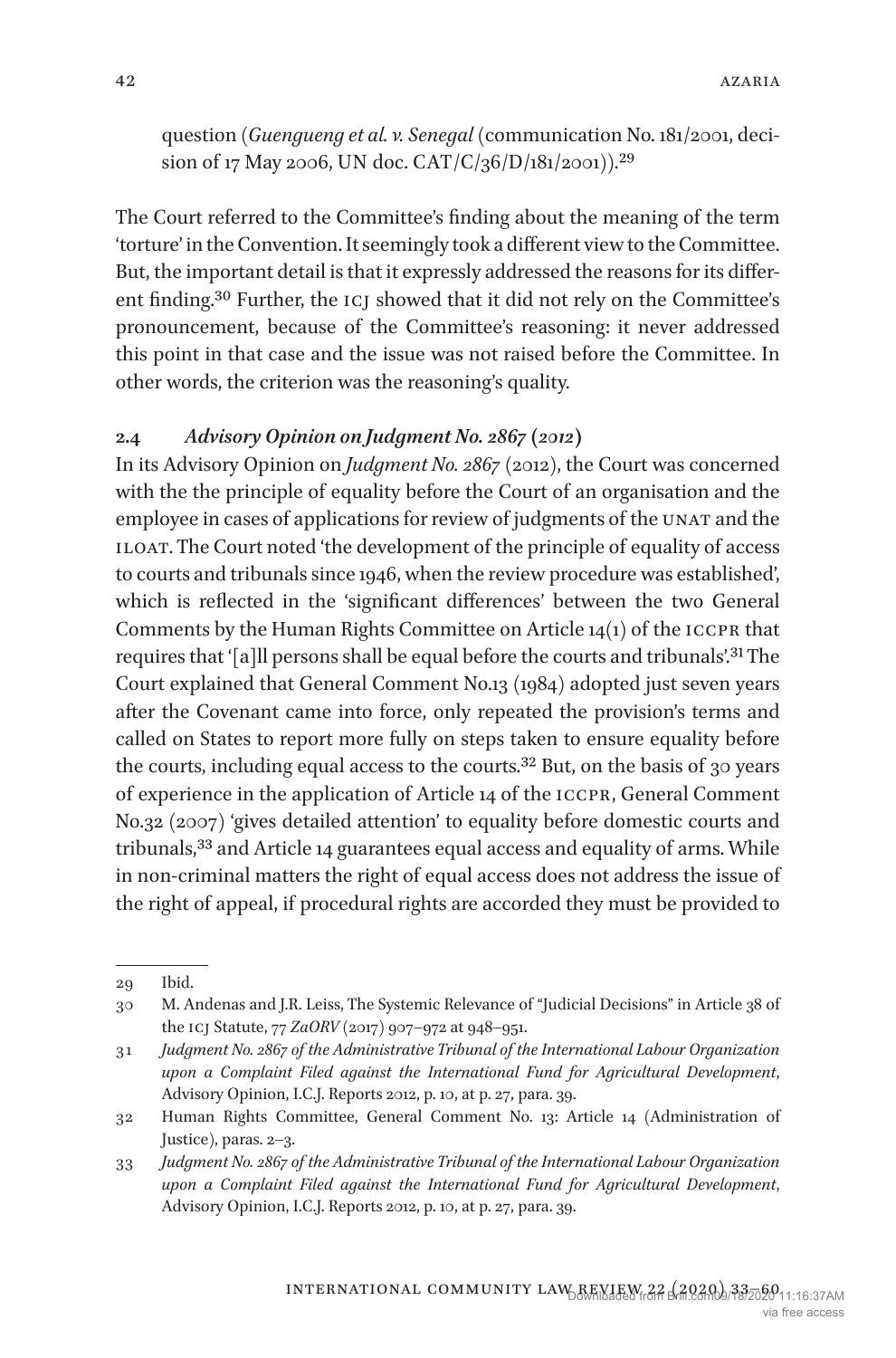all the parties unless distinctions can be justified on objective and reasonable grounds.34 On this basis, the Court found that there is no such justification for the provision for review of the Tribunal's decisions which favours the employer to the disadvantage of the staff member.35

The Court did not explain how the pronouncements of the Human Rights Committee were relevant for the interpretation of Article 14 of the ICCPR. One may hypothesise that this was because the Court had indicated explicitly in *Ahmadou Diallo* (2010) its reasoning for relying on the Committee's findings (legal certainty, legal consistency and legal security). However, the Court's comparison between different General Comments suggests that the Court considers that some qualitative criterion is required for assessing which pronouncement to rely on.

#### **2.5** *Interim Conclusions*

The ICJ has not in all its decisions explained the grounds for relying (or not) on the pronouncements of expert treaty bodies. However, assessing its reasoning allows for some reflection on whether the Court is developing some approach vis-à-vis its reliance on the pronouncements of expert treaty bodies. *Ahmadou Diallo* (2010) was an exception to the Court's approach – its reasoning was more explicit in that case. The Court considered that it is not obliged to take a position consistent with the pronouncements of an expert treaty body, but that it 'should ascribe great weight' to them or 'it must take due account of' them. Its reasoning was dual. First, expert treaty bodies are established specifically in order to supervise and monitor the treaty's application. The Court seems to implicitly consider that if treaty parties established expert treaty bodies, they have specifically delegated to them some interpretative function, as part of their oversight functions, and this function cannot be empty of any legal effect. Second, the Court's reasoning has been shaped by the need for and goal of 'legal clarity and consistency in international law' and the legal security for both the individuals whose rights are protected under the treaty and for the treaty parties.

The fact that the Court identified some reasons for relying on the pronouncements of expert treaty bodies introduces some transparency in the Court's decisions. The Court avoids the risk of being arbitrary in its reliance

<sup>34</sup> Human Rights Committee, General Comment No. 32: Right to Equality before Courts and Tribunals and to a Fair Trial, paras. 8–9, 12 and 13.

<sup>35</sup> *Judgment No. 2867 of the Administrative Tribunal of the International Labour Organization upon a Complaint Filed against the International Fund for Agricultural Development*, Advisory Opinion, I.C.J. Reports 2012, p. 10, at p. 27, para. 39.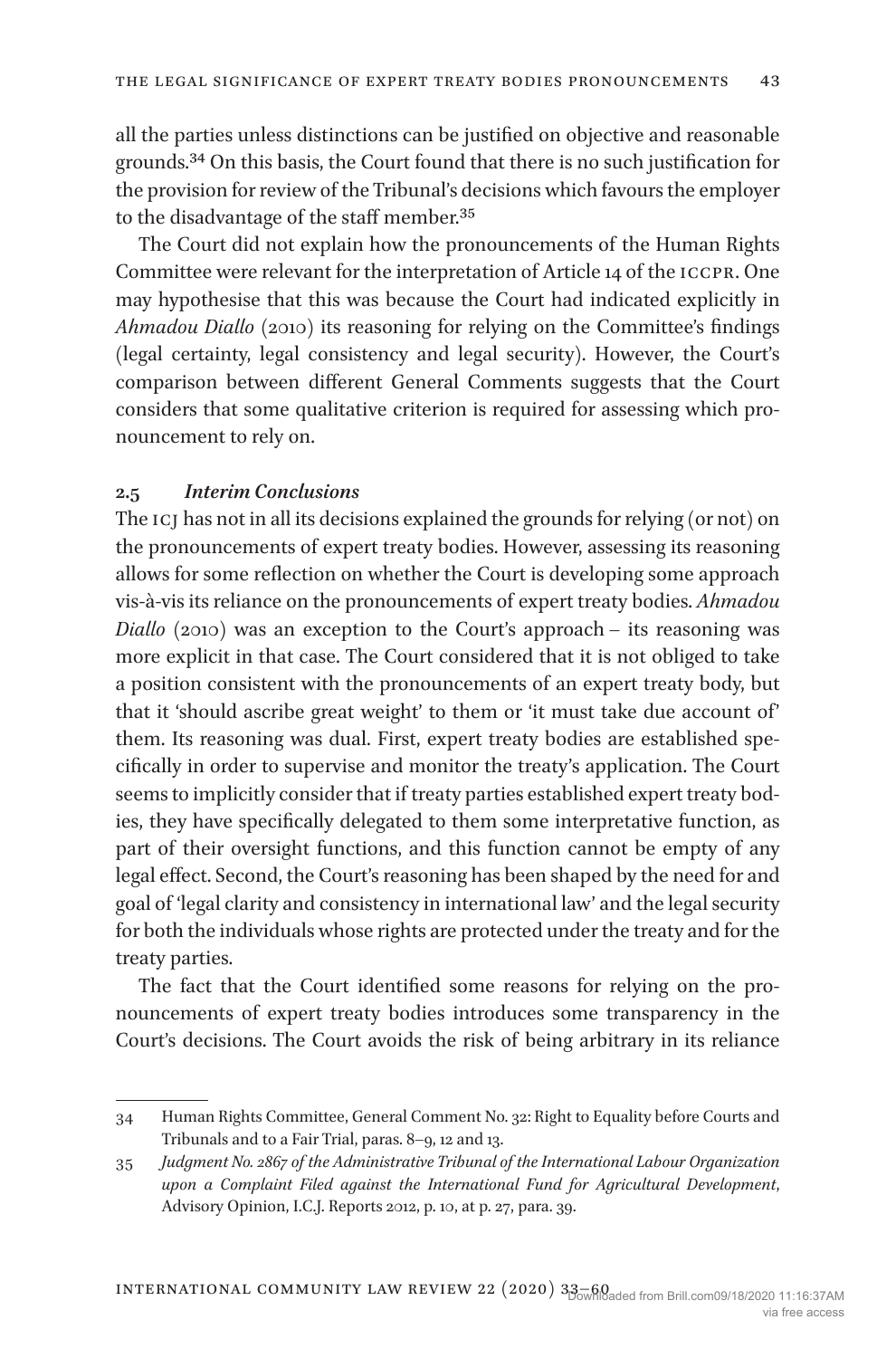on 'precedent'.36 However, two central questions persist, which are discussed below.

First, the Court's reasoning in all these decisions taken together allows for some conclusions to be drawn about which criteria apply for relying (or not) on each pronouncement. The form of the output in which the pronouncement has been made is not determinative of whether the Court will rely on it and the weight to be given to it. Different expert treaty bodies have diverse functions and outputs. For instance, the Human Rights Committee adopts General Comments but it also adopts views in relation to individual complaints brought against treaty parties by individuals; as well as views concerning periodic State reports. There is no evidence that the Court drew a distinction between pronouncements made in the context of these different types of outputs. Rather, in the *Wall Advisory Opinion* the ICJ relied on pronouncements made in the context of outputs under all these procedures.37 In *Ahmadou Diallo*, it relied on two pronouncements of the African Commission which the Commission made in the context of individual complaints before it.38 And in *Belgium v. Senegal*, although it did not rely on the Human Rights Committee's pronouncement in the individual complaint proceedings in question, it did not do so because of the form of the Committee's output, but owing to the quality of its reasoning.39 Similarly, in the Advisory Opinion *Judgment No. 2876*, the ICJ dealt with two General Comments and relied on (the later) General Comment No.32, because it reflected 30 years of experience in the application of Article 14, as opposed to General Comment No.13, which simply *restated* Article 14 of the ICCPR. The Court's reasoned choice implies that the quality of the reasoning and analysis in the pronouncement of the expert treaty body is determinative of whether the Court will rely on it.

Second, it is unclear how the Court classifies the pronouncements of expert treaty bodies for the purpose of treaty interpretation. The Court has not

<sup>36</sup> On the use of precedent in a discretionary manner by those who invoke it: HG Cohen, Theorizing Precedent in International Law, in A. Bianchi, D. Peat, M. Windsor (eds), *Interpretation in International Law* (2015), pp. 268–289 at 271 ('precedent is a choice').

<sup>37</sup> *Legal Consequences of the Construction of a Wall in the Occupied Palestinian Territory*, Advisory Opinion, I.C.J. Reports 2004, p. 136, at para. 109.

<sup>38</sup> *Ahmadou Sadio Diallo (Republic of Guinea v. Democratic Republic of the Congo)*, Merits, Judgment, I.C.J. Reports 2010, p. 639, para. 67.

<sup>39</sup> *Questions relating to the Obligation to Prosecute or Extradite (Belgium v. Senegal)*, Judgment, I.C.J. Reports 2012, p. 422, at para. 101.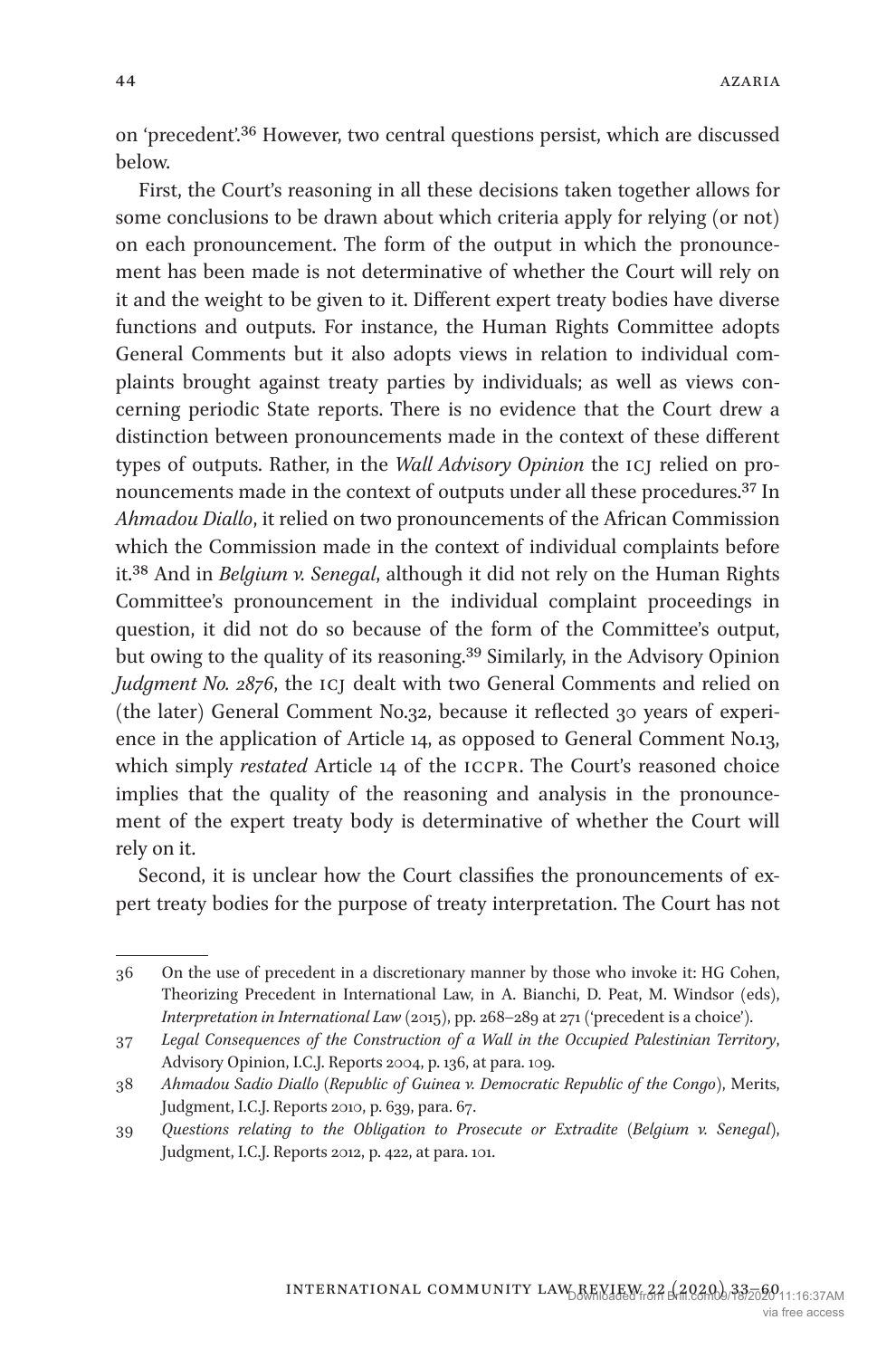indicated that it has relied on them because they constitute subsequent practice within the meaning of the rule set forth in Article  $31(3)(b)$  of the VCLT. It has not indicated that they fall within the rule set forth in Article  $31(3)(c)$  of the VCLT, as some suggest.40 It has not classified them as a supplementary means of interpretation within the meaning of the rule in VCLT Article 32. And, it has not clarified that it relied on them as subsidiary means for the determination of rules of law within the meaning of Article  $38(1)(d)$  of the ICJ Statute, which according to some authors 'embodies a principle of systemic institutional integration',41 and imposes an obligation on the ICJ to take into account the findings of other international courts and tribunals and expert treaty bodies when determining international rules. There is no evidence in the express reasoning of the Court that guides specifically to the one over the other alternative (or even supplementary) understandings.

However, the Court's express objective to ensure 'legal consistency in international law' coupled with the fact that the Court avoided to merely dismiss the pronouncements of expert treaty bodies with which the Court does not agree indicates three wider premises of the Court's reasoning. First, it may be understood from the Court's overall approach and reasoning that the Court perceives international law as a legal system and itself as part of the international legal system, where multiple actors claim some authority as to the correct interpretation of the law. Second, the reliance on pronouncements of expert treaty bodies specifically mandated to supervise the application (and thus to interpret) the treaties over which the Court may also have jurisdiction can be seen as an exercise of systemic integration (beyond the confines of the rule set forth in VCLT Article  $31(3)(c)$ .<sup>42</sup> Third, the Court may and will depart from a pronouncement of an expert treaty body about the treaty, which the body has been mandated to supervise, it (by providing some reasoning for its departure), if the pronouncement lacks substantive correctness or demonstrates no

<sup>40</sup> C. Brown, *A Common Law of International Adjudication* (2007), pp. 52–55.

<sup>41</sup> M. Andenas and J.R. Leiss, The Systemic Relevance of "Judicial Decisions" in Article 38 of the ICJ Statute, 77 *ZaORV* (2017) 907–972 at 939.

<sup>42</sup> On systemic integration: C. McLachlan, The Principle of Systemic Integration and Article 31(3)(c) of the Vienna Convention, 54 ICLQ (2005) 279–319.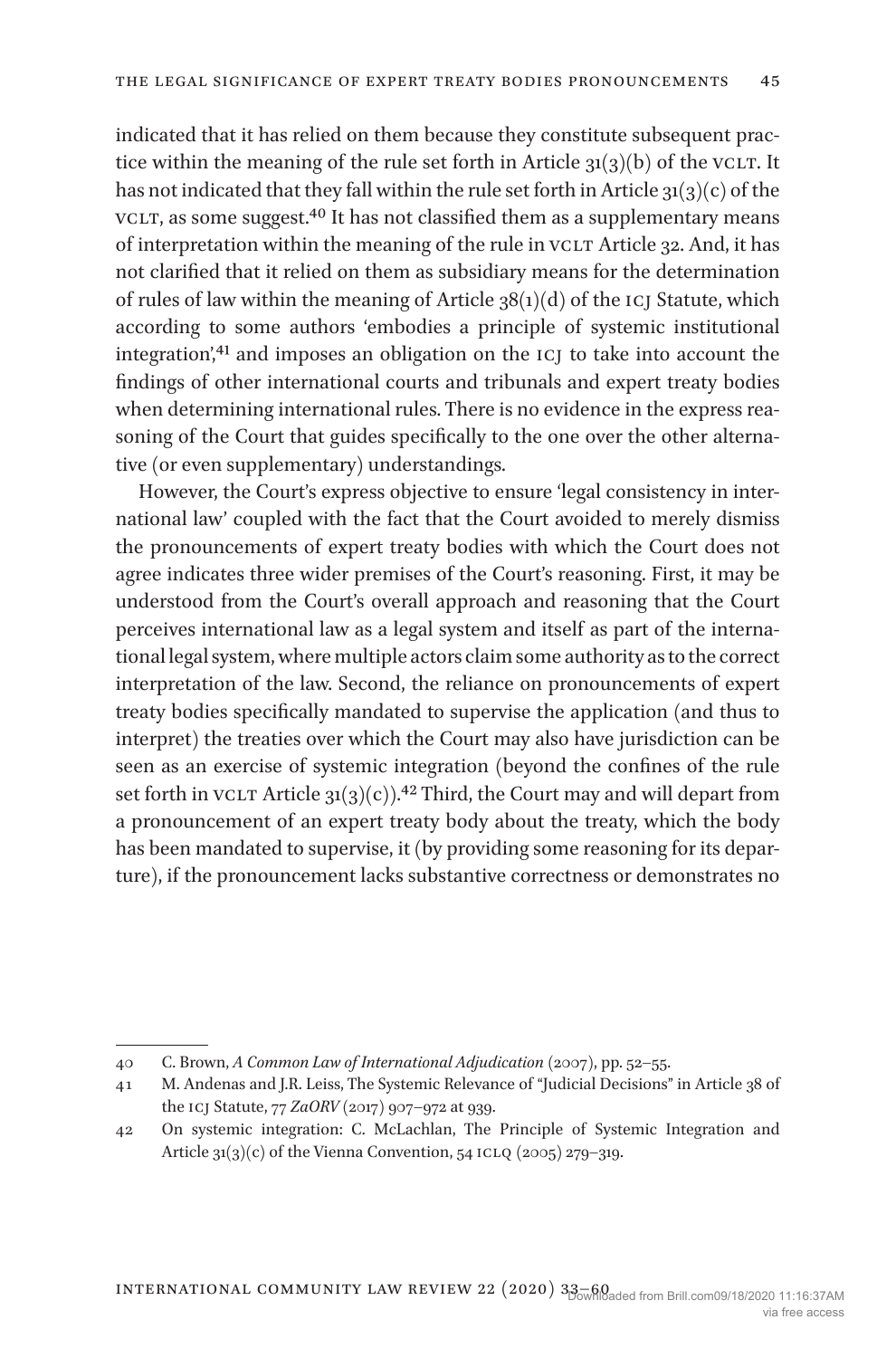(or not proper) adherence to methodology in interpreting the treaty in question<sup>43</sup> (or arguably when the body's composition lacks legal expertise).<sup>44</sup>

## **3 The ILC's Work on the Pronouncements of Expert Treaty Bodies and Treaty Interpretation**

The ILC has undertaken work on the legal effects of pronouncements of expert treaty bodies in numerous topics of its work. The focus of this study is the 2018 Conclusions on Subsequent Agreements and Subsequent Practice in relation to the Interpretation of Treaties ('Conclusions on SASP').45 Before focusing on the Conclusions on SASP, the 2011 Guide to Practice on Reservations to Treaties ('Guide to Practice on Reservations') is examined because it also dealt with 'treaty monitoring bodies',<sup>46</sup> and the Commission's reasoning in this topic is relevant for the legal effects of pronouncements of expert treaty bodies. The Commission in the Guide to Practice on Reservations examined these legal effects through the prism of reservations to treaties. The VCLT does not contain express rules concerning the effects of impermissible reservations and concerning the competences of treaty monitoring bodies vis-à-vis impermissible reservations (since the latter developed after the conclusion of the VCLT).<sup>47</sup> The Commission's objective in this topic was to address the uncertainty which

<sup>43</sup> ILC Special Rapporteur Nolte and scholars take the position that there can be no presumption as to the substantive correctness of a pronouncement: Special Rapporteur Nolte, *Fourth Report on Subsequent Agreements and Subsequent Practice in relation to the Interpretation of Treaties*, A/CN.4/694, 7 March 2016, pp. 23–24; C. Tomuschat, *Human Rights: Between Idealism and Realism* (2014), p. 267. See also Comments and observations received from Governments, A/CN.4/712, 21 February 2018, p. 33 (Sweden on behalf of the Nordic Countries).

<sup>44</sup> N. Rodley, The Role and Impact of Treaty Bodies, in D. Shelton (ed.), *The Oxford Handbook of International Human Rights Law* (2013), pp. 621–648, at 624–625.

<sup>45</sup> ILC, Text of the draft conclusions on subsequent agreements and subsequent practice in relation to the interpretation of treaties with commentaries, UN Doc. A/73/10, 2018, pp. 16–140.

<sup>46</sup> ILC, Text of the Guide to Practice on Reservations to Treaties, UN Doc. A/66/10/Add.1, 2011, pp. 1–603.

<sup>47</sup> Treaties foreseeing the establishment of expert treaty bodies were concluded some years before the VCLT and entered in force a few months prior to the conclusion of the VCLT or after its conclusion. Thus, even in relation to these treaties, treaty parties had limited or non-existent experience at the time when the VCLT was being negotiated or concluded. Arts. 8–14, International Convention on the Elimination of All Forms of Racial Discrimination 1965, 660 UNTS 195 (entry in force: 4 January 1969); Arts. 28–45, International Covenant on Civil and Political Rights 1966, 999 UNTS 171 (entry in force: 23 March 1976).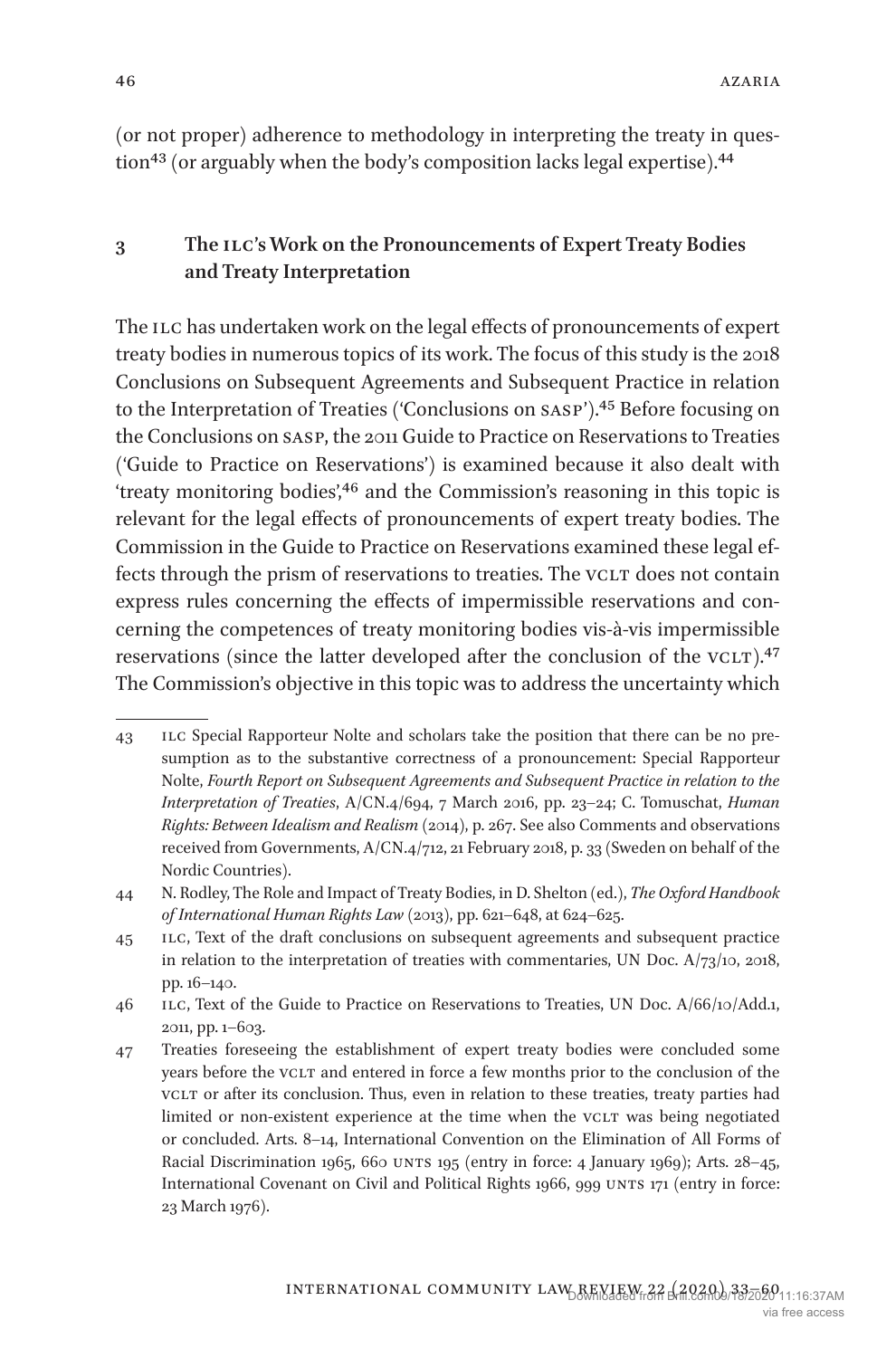has arisen in practice concerning whether 'treaty monitoring bodies' have a competence to determine the permissibility of reservations and their effects – a debate which found particular expression in the controversy that surrounded General Comment No. 24 of the Human Rights Committee.48

The Guide to Practice on Reservations uses the term 'treaty monitoring bodies' to describe the same bodies as Conclusions on SASP do by the term 'expert treaty bodies'. The Guide does not provide a definition but works on the assumption that these are created by treaty (and exceptionally by a decision of the treaty parties or an international organization), and that they are competent to apply and interpret the treaty in question.49 Guideline 3.2.1 of the Guide to Practice on Reservations deals with the competence of treaty monitoring bodies to assess the permissibility of reservations. It provides that '[t]he assessment made by such a body in the exercise of this competence has no greater legal effect than that of the act which contains it'. While this wording does not clarify what is the legal effect of the pronouncements of expert treaty bodies, Guideline 3.2.2 provides that 'States and international organizations that have formulated reservations to a treaty establishing a treaty monitoring body *shall give consideration to that body's assessment* of the permissibility of the reservations.'50 This Guideline reflects the idea that the bodies' pronouncements are not binding but have some legal effects. Because treaty parties have a duty to cooperate with the treaty monitoring bodies, treaty parties have to take their pronouncements into account – this is explicit in the commentary to Guideline 3.2.2.<sup>51</sup>

The Conclusions on SASP are concerned with the legal effects of the pronouncements of expert treaty bodies within the confines of treaty interpretation and further within the confines of the relevance of subsequent agreements and subsequent practice for treaty interpretation. In other words, the Commission's work on this topic does not address (and thus does not determine) whether these may be relevant and if so how under VCLT Article  $31(3)$ (c) or Article  $38(1)(d)$  of the ICJ Statute. These options are unaffected by the Commission's work on this topic – albeit some support for at least the latter can be found in the Commission's work on this topic, as discussed below. Further, some ILC Members relied on the confines of the topic in order to argue for

<sup>48</sup> Ibid, Text of the Guide to Practice on Reservations on Treaties, UN Doc. A/66/Add.1, 2011, pp. 1–603, at 400, para. 2.

<sup>49</sup> Ibid, Text of the Guide to Practice on Reservations, at 400, footnote 1845, and at 397, para. 9.

<sup>50</sup> Emphasis added.

<sup>51</sup> ILC, Text of the Guide to Practice on Reservations to Treaties, UN Doc. A/66/10/Add.1, 2011, pp. 1–603, at 402, para. 3.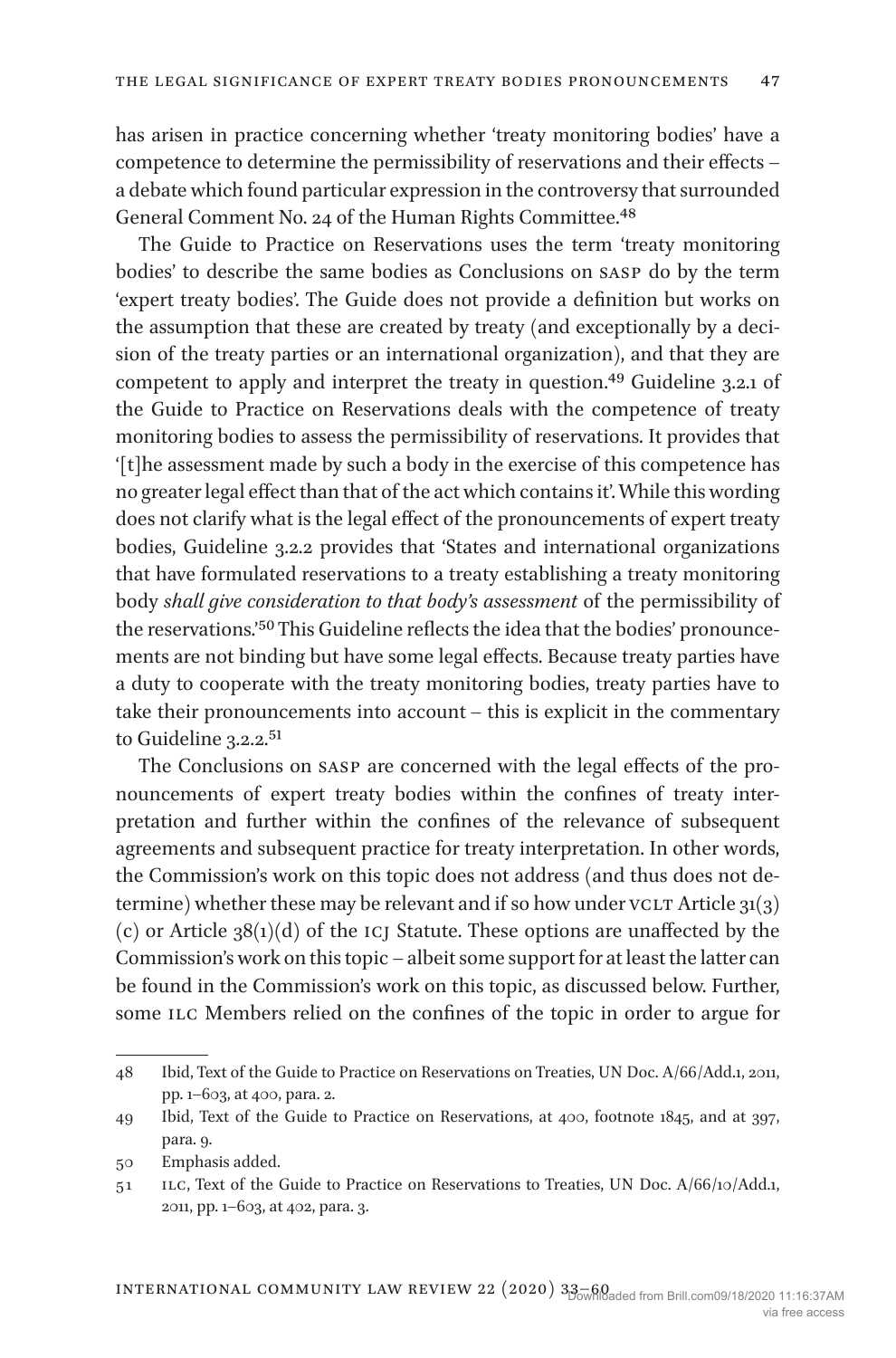the exclusion of a reference to the pronouncements of expert treaty bodies in a separate Conclusion; and so the fact that the Commission finally included a Conclusion on the pronouncements of expert treaty bodies is a particular achievement that reflects the importance that ILC Members and States attach to the work and pronouncements of expert treaty bodies.

The following sections reflect on the development of the Commission's work on this topic in order to trace the reasoning behind the treatment of the pronouncements of expert treaty bodies. The Fourth Report of Special Rapporteur Nolte and the debates among ILC Members are discussed (Section 3.1), followed by an analysis of Conclusion 13 on the pronouncements of expert treaty bodies as adopted provisionally on first reading (Section 3.2), of the responses of governments to the first reading (Section 3.3), of Conclusion 13 as finally adopted on second reading on the basis of the Fifth Report of Special Rapporteur Nolte (Section 3.4).

# **3.1** *The Fourth Report of Special Rapporteur Nolte and the Debate in ILC Plenary*

Special Rapporteur Nolte initially dealt with expert treaty bodies in his Fourth Report.<sup>52</sup> Drawing on the interpretation of the VCLT, the practice of States and decisions of international and national courts, the Special Rapporteur argued that the pronouncements of expert treaty bodies vis-à-vis the treaty that they have supervisory mandate are not subsequent agreements or subsequent practice of parties, and do not fall within the rules set forth in VCLT Article  $31(3)$ (a) and (b). However, he argued that, first, a subsequent agreements and subsequent practice under VCTL Article  $31(3)$ , or other subsequent practice under VCLT Article 32, may arise from, or be reflected in, pronouncements of an expert treaty body.53 Second, he proposed that the silence on the part of a State party shall not be assumed to constitute its acceptance of an interpretation of a treaty as it is expressed by a pronouncement of an expert body or by the practice of other parties in reaction to such a pronouncement.54 Third, he argued that the pronouncements of expert treaty bodies *inter alia* constitute 'other subsequent practice' within the rule in VCLT Article 32.55 For Special Rapporteur Nolte,

<sup>52</sup> Special Rapporteur Nolte, *Fourth Report on Subsequent Agreements and Subsequent Practice in relation to the Interpretation of Treaties*, A/CN.4/694, 7 March 2016.

<sup>53</sup> Ibid, p. 47.

<sup>54</sup> Ibid, p. 47.

<sup>55</sup> Special Rapporteur Nolte, *Fourth Report on Subsequent Agreements and Subsequent Practice in relation to the Interpretation of Treaties*, A/CN.4/694, 7 March 2016, especially at 26, para. 62.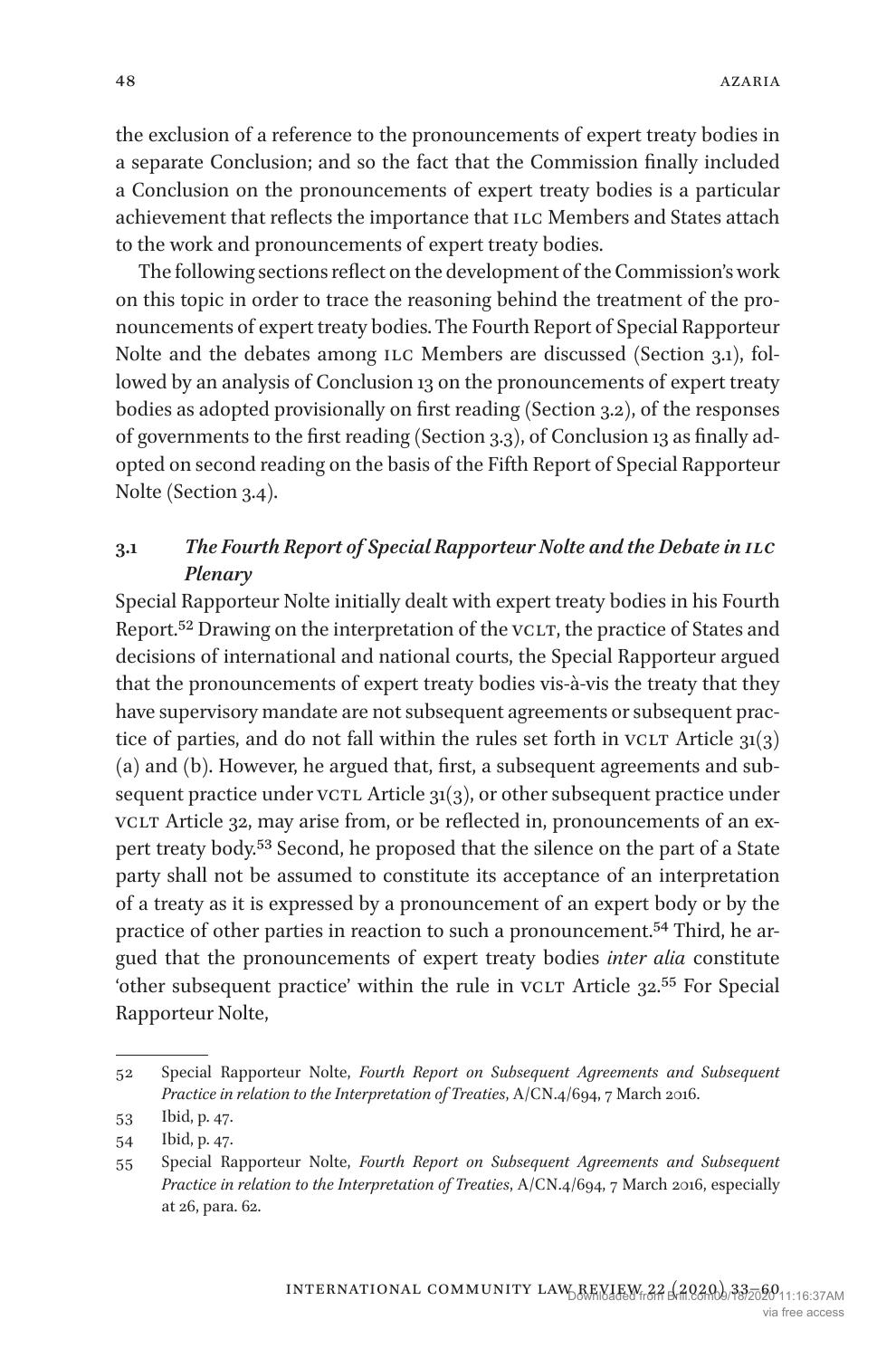[p]ronouncements of expert bodies [...], as acts in the fulfilment of their mandate given by the States parties under the treaty, are "official statements regarding its interpretation" even if they are not binding. […] The designation of a pronouncement of an expert body as "official" does not, of course, mean that such pronouncements are thereby assimilated to (official) acts of a State. Just as (official) acts of international organizations are not attributed to their member States, the term "official" only serves to characterize acts that are performed in the exercise of an element of public authority, as opposed to "private acts and omissions".[…] Such an element of authority may also be derived from or be established between States, as in the case of a mandate that is provided to expert bodies by a treaty.56

For him, '[t]he practice of international and domestic courts suggests that pronouncements of human rights expert bodies, in the vast majority of cases, are mostly not taken into account by those courts as a matter of obligation but rather in a supplementary fashion' – in other words, international and domestic courts rely on the pronouncements of such bodies on the basis of the rule set forth in Article 32 of the VCLT.<sup>57</sup>

Finally, in his Fourth Report (but without proposing a relevant draft conclusion), the Special Rapporteur argued that the pronouncements of expert treaty bodies may also constitute a subsidiary means for the determination of rules of law within the meaning of Article  $38(1)(d)$  of the ICJ Statute.<sup>58</sup> This classification did not undermine the classification of the same pronouncements as a supplementary means of interpretation under VCLT Article 32.<sup>59</sup>

In light of this reasoning, the draft Conclusion 12 as proposed by the Special Rapporteur read as follows:

#### **Draft conclusion 12 – Pronouncements of expert bodies**

(1) For the purposes of these draft conclusions, an expert body is a body, consisting of experts serving in their individual capacity, which is established under a treaty for the purpose of contributing to its proper application. The term does not include organs of an international organization.

<sup>56</sup> Ibid, pp. 25–26, para. 60.

<sup>57</sup> Ibid, para. 53.

<sup>58</sup> paras. 63–64.

<sup>59</sup> Special Rapporteur Nolte, *Fourth Report on Subsequent Agreements and Subsequent Practice in relation to the Interpretation of Treaties*, A/CN.4/694, 7 March 2016, paras. 63–64.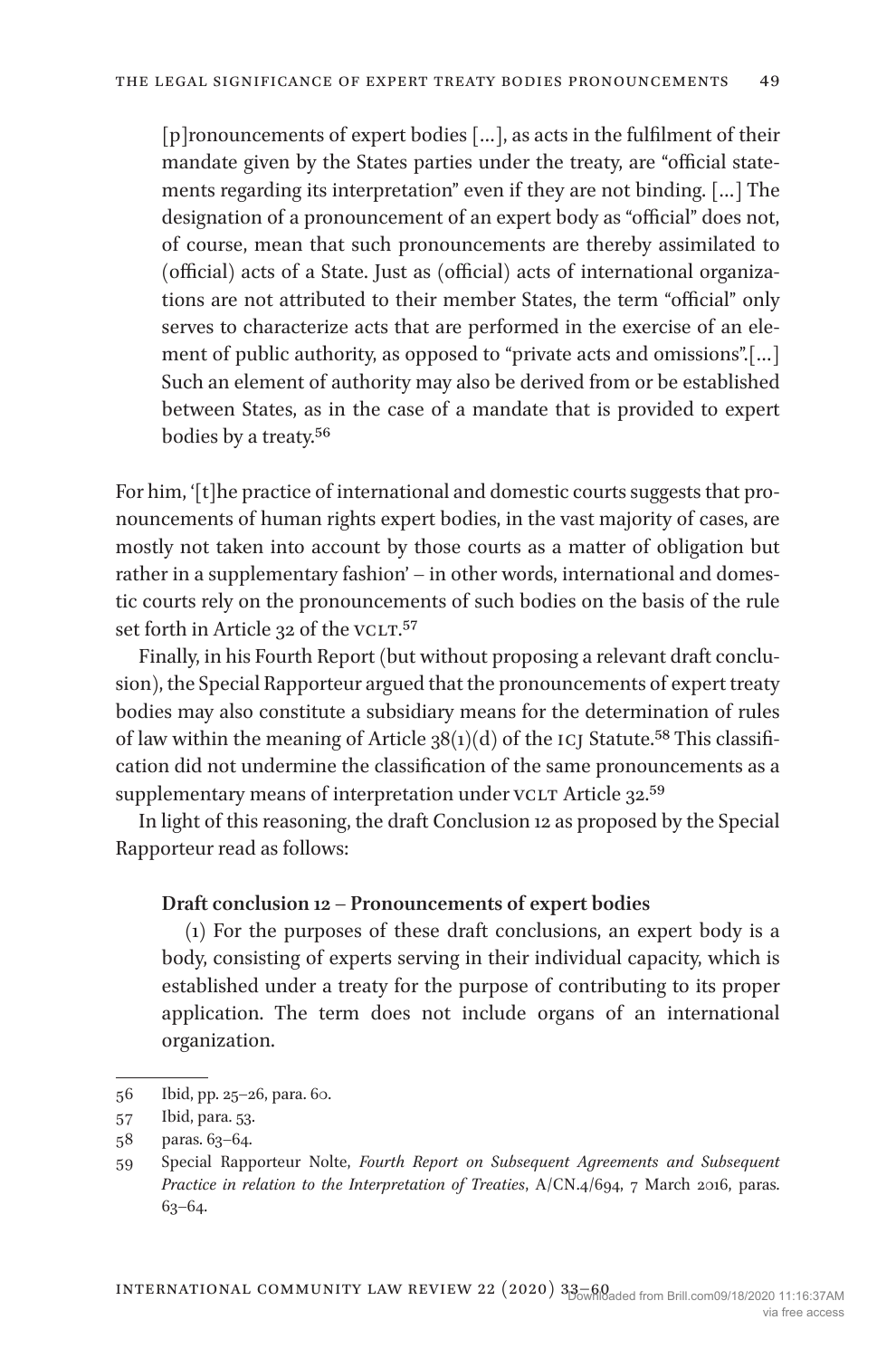(2) Subsequent agreements and subsequent practice under article 31, paragraph 3, or other subsequent practice under article 32, may arise from, or be reflected in, pronouncements of an expert body.

(3) A pronouncement of an expert body, in the application of the treaty under its mandate, may contribute to the interpretation of that treaty when applying articles 31, paragraph 1, and 32.

(4) Silence on the part of a State party shall not be assumed to constitute its acceptance of an interpretation of a treaty as it is expressed by a pronouncement of an expert body or by the practice of other parties in reaction to such a pronouncement.

 $(5)$  Paragraphs  $(1)$  to  $(4)$  apply without prejudice to any relevant rules of the treaty.

The two first propositions of the Special Rapporteur (finding reflection in paragraphs 2 and 4 of his proposed draft Conclusion 12 respectively) were widely supported by ILC Members in Plenary. Only one Member opposed the assessment that pronouncements of expert treaty bodies constituted a subsidiary means for determining rules of law within the meaning of Article  $38(1)(d)$  of the ICJ Statute.<sup>60</sup> Others indicated that such classification fell outside of the present topic.<sup>61</sup>

However, his third proposition, which the Special Rapporteur considered to be covered by paragraph 3 of his proposed draft Conclusion 12 (that the pronouncements of expert treaty bodies are 'other subsequent practice' in the treaty's application and are thus a supplementary means of interpretation within the rule set forth in VCLT Article 32) received a variety of different reactions from ILC Members. These can be grouped in five categories based on their arguments. First, two ILC Members (Mr Murphy and Mr Park) argued that since the pronouncements of expert treaty bodies were not subsequent agreements or practice, they fell outside the scope of the topic (irrespective of whether they may be or may not be a means of interpretation).  $62$ Second, one ILC Member (Mr Sturma) considered that the pronouncements of expert treaty bodies cannot be considered subsequent practice within

<sup>60</sup> Provisional summary record of the 3304th meeting, 25 May 2016, A/CN.4/SR.3304, 15 (Murphy).

<sup>61</sup> Provisional summary record of the 3304th meeting, 25 May 2016, A/CN.4/SR.3304, 9 (Tladi); Provisional summary record of the 3306th meeting, 27 May 2016, A/CN.4/SR.3306, 12 (Wood).

<sup>62</sup> Provisional summary record of the 3304th meeting, 25 May 2016, A/CN.4/SR.3304, 15 (Murphy), 18 (Park).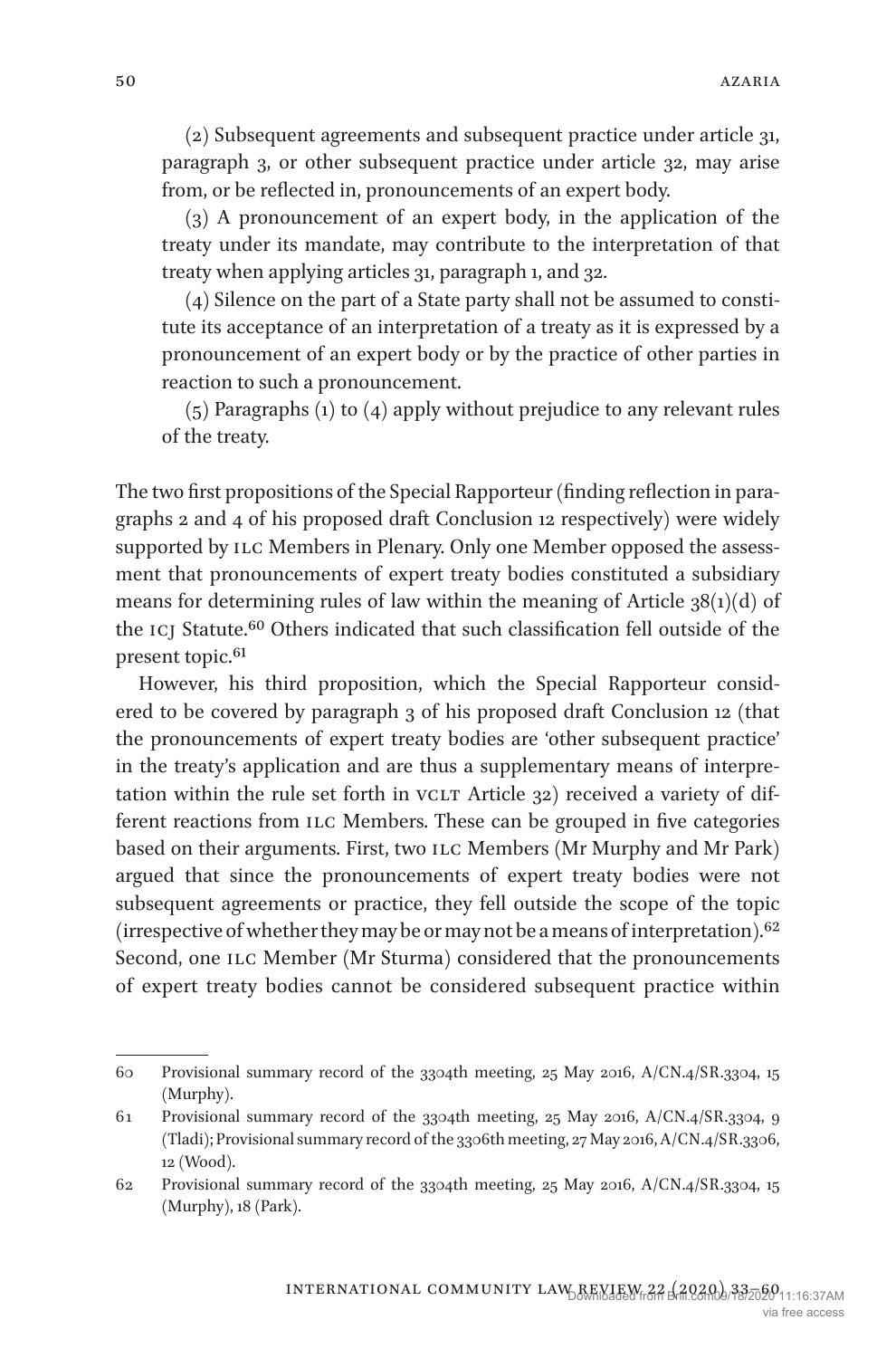VCLT Article 32.63 Third, and in stark contrast to the others, one ILC Member (Ms Escobar-Hernandez) considered that the 'pronouncements could not be considered to be nothing more than the opinion of individuals acting solely in their capacity as experts' (as 'other subsequent practice' suggested by the Special Rapporteur), because she considered that expert treaty bodies had an interpretative function and their pronouncements had legal effects. However, she did not clarify what these legal effects are, but implicitly suggested that they were not merely a supplementary means of interpretation.<sup>64</sup> Fourth, three ILC Members considered that the pronouncements of expert treaty bodies were a supplementary means of interpretation within VCLT Article 32, but did not constitute 'other subsequent practice'.65 More specifically, Mr. Hmoud considered that 'if the body in question was explicitly or implicitly tasked with interpreting the provisions of the treaty under which it had been established (by applying the rules of interpretation), the value of its pronouncements might be determined by article 32, but not by its "conduct".'66 He 'could agree that such pronouncements constituted a supplementary means of interpretation, but there was nothing to suggest that they amounted to subsequent practice.'<sup>67</sup> Mr. Forteau argued that 'such pronouncements did not amount to a "practice", but to international "case law" or, if one preferred, to "subsidiary means" for the interpretation of rules of law, which was entirely different to subsequent practice as a means of interpretation.' For him, '[t]he Special Rapporteur was quite right to state […] that 'such pronouncements were a "relevant means of interpretation", but, once again, the fact that the pronouncements of expert bodies were a means of interpretation did not make them a form of practice. [W]hile the pronouncements of expert bodies belonged to the general category of means of interpretation, they did not belong to the specific category of subsequent practice.'68 Mr. Kolodkin considered that 'such pronouncements remained a supplementary means of treaty interpretation under article 32 of the Vienna Convention.'69 Fifth, two ILC Members did not specifically or

69 Ibid, p. 19.

<sup>63</sup> Provisional summary record of the 3306th meeting, 27 May 2016, A/CN.4/SR.3306, 11 (Sturma).

<sup>64</sup> Provisional summary record of the 3306th meeting, 27 May 2016, A/CN.4/SR.3306, 9 (Escobar-Hernandez). See also further explanation of her position in relation to the debate on second reading: Provisional Summary Record of the 3394th meeting, 3 May 2018 (7 June 2018), A/CN.4/SR.3394, pp. 11–12.

<sup>65</sup> Provisional summary record of the 3304th meeting, 25 May 2016, A/CN.4/SR.3304, 5–7 especially 6 (Hmoud); Ibid, 11 (Forteau); 19 (Kolodkin).

<sup>66</sup> Provisional summary record of the 3304th meeting, 25 May 2016, A/CN.4/SR.3304, 5.

<sup>67</sup> Ibid, p. 7.

<sup>68</sup> Provisional summary record of the 3304th meeting, 25 May 2016, A/CN.4/SR.3304, 11–12.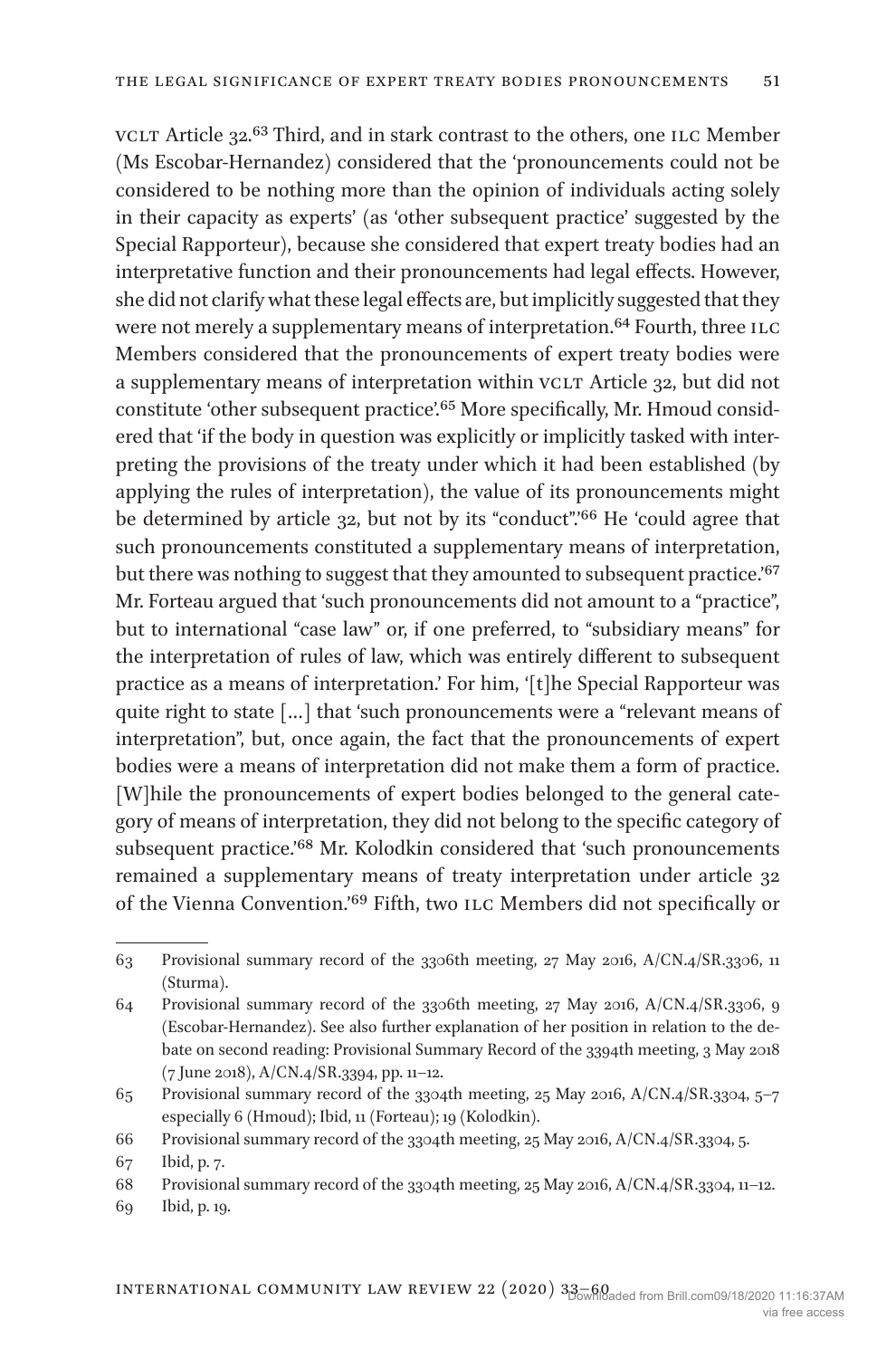expressly oppose in substance that the pronouncements of expert treaty bodies may constitute supplementary means of interpretation. Mr. Wood stated that he was 'not trying to downplay the importance of the pronouncements of expert bodies for the interpretation of treaties, but the Special Rapporteur had not demonstrated that they amounted to subsequent practice'.70 Mr. Murase clarified that 'the legal significance of the pronouncements had been acknowledged [by international courts and tribunals] not because they constituted "subsequent practice" but for other reasons' – albeit he did not indicate which reasons he had in mind, and thus did not exclude the proposition that the pronouncements of expert treaty bodies constitute a supplementary means of interpretation within the meaning of VCLT Article 32.71

#### **3.2** *ILC Conclusion 13[12] Adopted on First Reading*

The proposed draft Conclusion 12 was referred to the Drafting Committee, whose proceedings are not public.<sup>72</sup> Given that some ILC Members contested the inclusion of a Conclusion specifically dedicated to pronouncements of expert treaty bodies (owing to the confines of the topic), and the variety of underlying premises of the arguments of ILC Members regarding the legal value of the pronouncements of expert treaty bodies per se, as discussed in Section 3.1 above, a compromise was achieved in the Drafting Committee through a 'non-prejudice clause' in paragraph 4 of Draft Conclusion 13[12] adopted provisionally by the Drafting Committee.73 During the same ILC session (2016), the ILC adopted on first reading Draft Conclusion  $13[12]$ ,<sup>74</sup> which was entitled 'Pronouncements of expert treaty bodies' and read:

1. For the purposes of these draft conclusions, an expert treaty body is a body consisting of experts serving in their personal capacity, which

<sup>70</sup> Provisional summary record of the 3306th meeting, 27 May 2016, A/CN.4/SR.3306, 12.

<sup>71</sup> Provisional summary record of the 3304th meeting, 25 May 2016, A/CN.4/SR.3304, 4.

<sup>72</sup> The present author has had the privilege and opportunity to attend those closed proceedings as legal assistant to one of the ILC Members at the time, but she is bound by the confidentiality that is implicit in the closed nature of these proceedings and so she does not comment in this article on the issues discussed. Her comments are solely based on the evidence that is public.

<sup>73</sup> Statement of the Chairman of the Drafting Committee, Mr. Pavel Šturma, 10 June 2016, p. 6. Available at: http://legal.un.org/docs/?path=../ilc/documentation/english/state ments/2016\_dc\_chairman\_statement\_sasp.pdf&lang=E.

<sup>74</sup> ILC, Text of the draft conclusions on subsequent agreements and subsequent practice in relation to the interpretation of treaties with commentaries thereto adopted by the Commission on first reading, at  $120-240$ , UN Doc.  $A/71/10$ , 2016 (available at: http://legal .un.org/docs/?path=../ilc/reports/2016/english/chp6.pdf&lang=EFSRAC).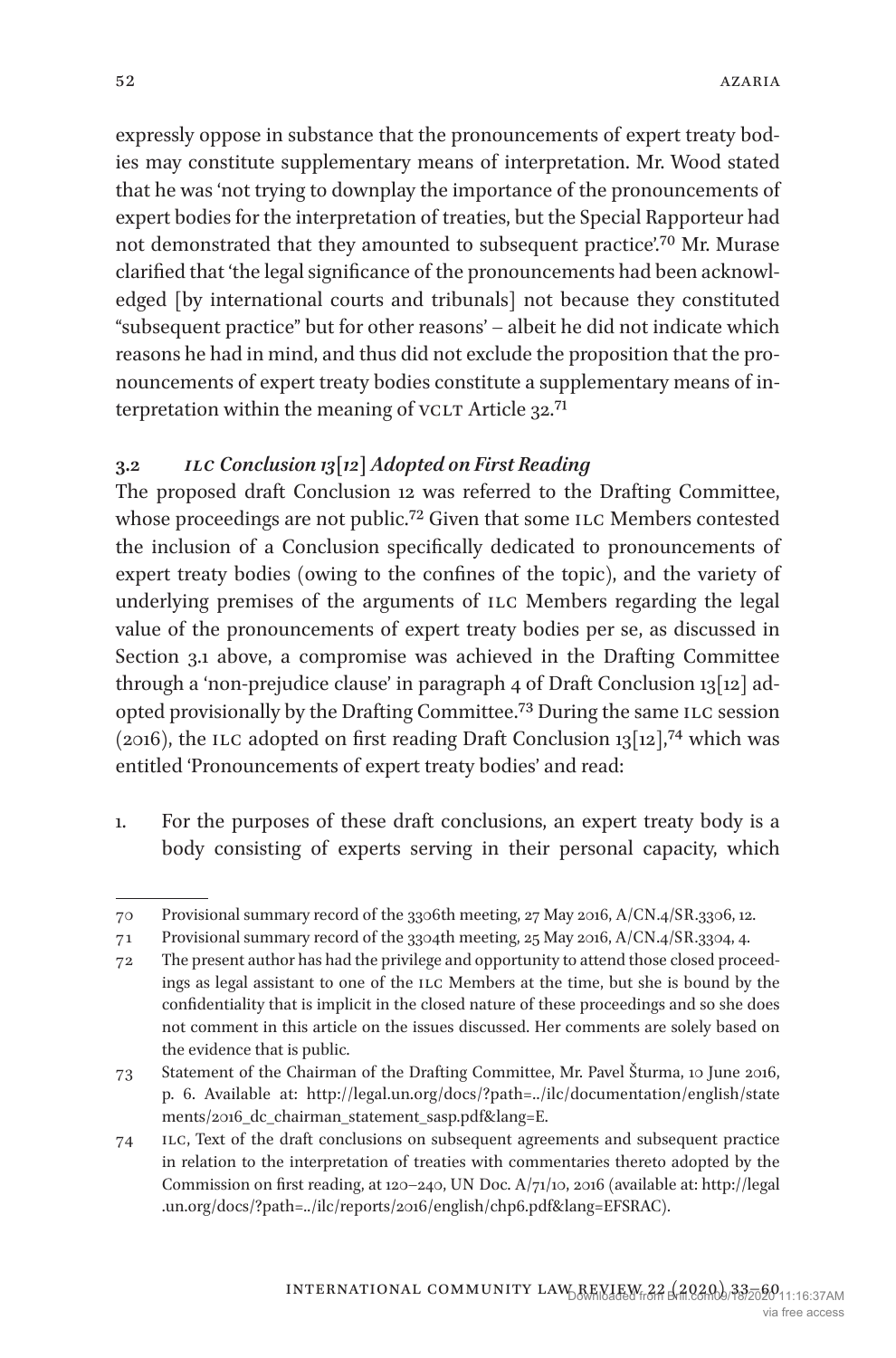is established under a treaty and is not an organ of an international organization.

- 2. The relevance of a pronouncement of an expert treaty body for the interpretation of a treaty is subject to the applicable rules of the treaty.
- 3. A pronouncement of an expert treaty body may give rise to, or refer to, a subsequent agreement or subsequent practice by parties under article 31, paragraph 3, or other subsequent practice under article 32. Silence by a party shall not be presumed to constitute subsequent practice under article 31, paragraph  $3$  (b), accepting an interpretation of a treaty as expressed in a pronouncement of an expert treaty body.
- 4. This draft conclusion is without prejudice to the contribution that a pronouncement of an expert treaty body *may otherwise make to the interpretation of a treaty*. [emphasis added]

The commentary to paragraph 4 of Conclusion 13[12] explained the divergent opinions of ILC Members. More specifically, it stated that some ILC Members consider that 'international and domestic courts mostly use pronouncements of expert treaty bodies in the discretionary way in which article 32 describes supplementary means of interpretation',75 and that the pronouncements of expert treaty bodies are 'conduct mandated by the treaty the purpose of which is to contribute to the treaty's proper application.'76 It also stated that '[o]ther members consider that pronouncements of expert treaty bodies are not, as such, a form of practice in the sense of the present topic [which is] restricted to practice by the parties themselves'; and that 'pronouncements of expert treaty bodies could not simultaneously be a form of application of the treaty and perform a monitoring function. According to those members, the *Diallo* judgment of the International Court of Justice suggested that the mandate and the function of expert treaty bodies, like that of courts, was to supervise the application of the treaty, not to serve themselves as a means of interpretation.'77 Finally, the commentary indicated that '[t]he matter may be taken up again on second reading, in light of the views expressed by States.'78

#### **3.3** *Oral and Written Comments of Governments*

The oral statements of governments to the first reading of Draft Conclusion 13[12] in the Sixth Committee meeting that considered the 2016 ILC Report can be

<sup>75</sup> Ibid, p. 239, para. 25.

<sup>76</sup> Ibid.

<sup>77</sup> Ibid, p. 239, para. 26.

<sup>78</sup> Ibid, p. 239, para. 27.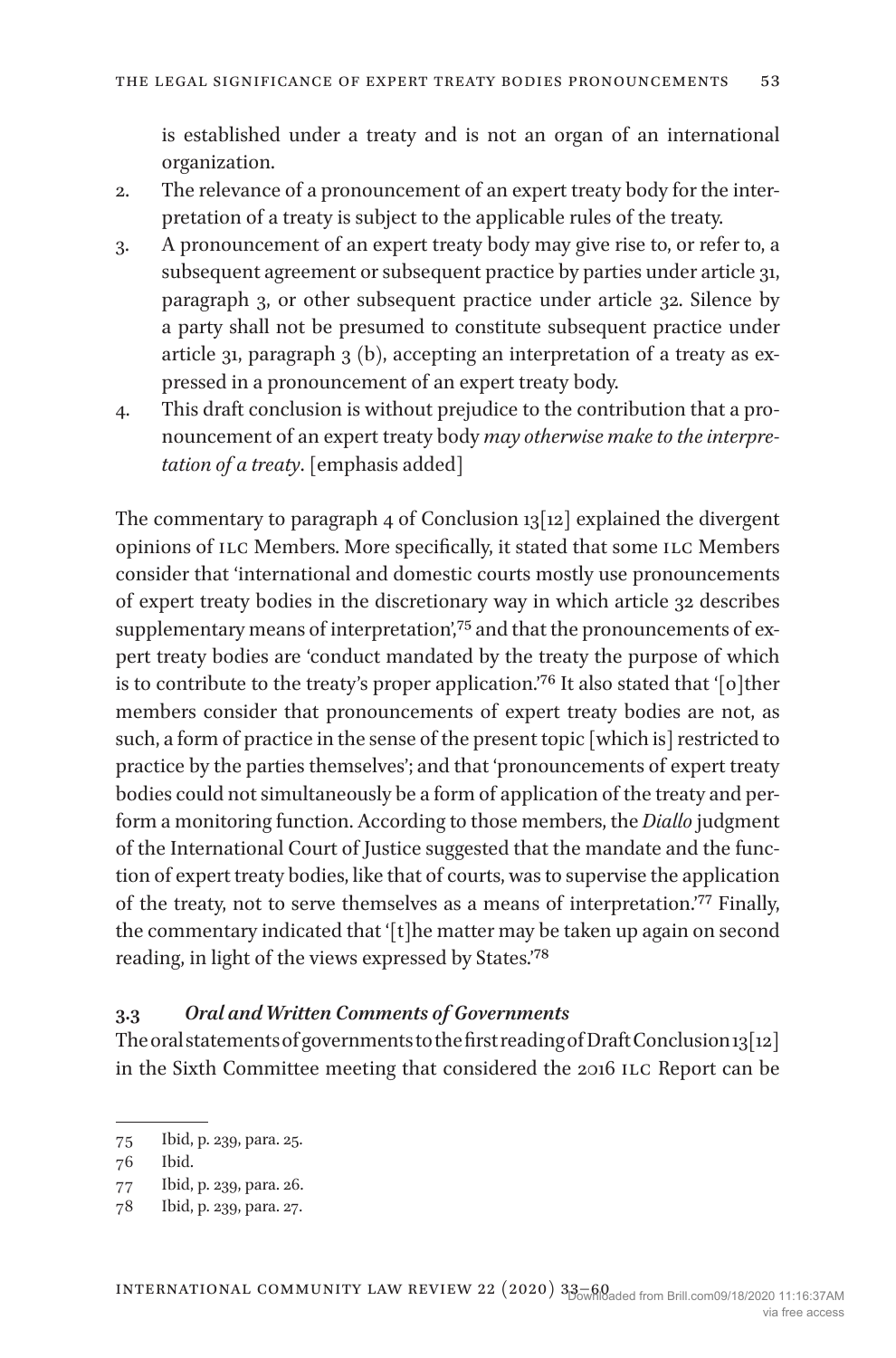summarised as follows. Some States endorsed Draft Conclusion 13[12] without conditions.79 Other States called for care not to overestimate the interpretative value of pronouncements of expert treaty bodies,<sup>80</sup> and cautioned that expert treaty bodies should not exceed their mandate or modify or amend the treaty.<sup>81</sup>

Both in their oral statements and their written comments and observations, numerous States stressed that the pronouncements of expert treaty bodies did not per se constitute or create a subsequent agreement or the subsequent practice of treaty parties.82 Of the written comments and observations on Draft Conclusion  $13[12]$  made by overall 11 States,  $83$  two States agreed that the 'the pronouncement of an expert treaty body, subject to relevant treaty provisions, may in itself constitute "other subsequent practice" under article 32 of the Vienna Convention, but not a subsequent agreement or subsequent practice by parties under article 31, paragraph 3.'<sup>84</sup> Only one State implicitly suggested that no legal value or effect can be attributed to the pronouncements of expert treaty bodies as a means of interpretation.85 Finally, five States (the Nordic countries) indicated that the 'legal weight [of the pronouncements of expert treaty bodies] will depend on their content, quality and legally persuasive character', 86 and one State proposed that the relevant Conclusion on second reading should clarify that the effect of a pronouncement of an expert treaty body depends on the interpretative impact that is permitted or provided for by a particular treaty.87

<sup>79</sup> A/C.6/71/SR.21, para. 96 (Portugal); A/C.6/71/SR.21, para. 131 (Netherlands); A/C.6/71/ SR.22, para. 27 (Mexico); A/C.6/71/SR.22, para. 66 (New Zealand).

<sup>80</sup> A/C.6/71/SR.20, para. 70 (China).

<sup>81</sup> A/C.6/71/SR.20, para. 70 (China); A/C.6/71/SR.22, para. 41 (Singapore); A/C.6/71/SR.22, para. 73 (Malaysia); A/C.6/69/SR.22, para. 12 (Denmark, on behalf of the Nordic countries); A/C.6/69/SR.24, para. 29 (Malaysia). See also Comments and observations received from Governments, A/CN.4/712, 21 February 2018, p. 33 (Sweden on behalf of the Nordic Countries).

<sup>82</sup> A/C.6/71/SR.20, para. 53 (Finland, on behalf of the Nordic countries); A/C.6/71/SR.21, para. 77 (Austria); A/C.6/71/SR.22, para. 41 (Singapore); A/C.6/71/SR.22, para. 64 (Japan); A/C.6/70/SR.22, para. 46 (United States). See also Comments and observations received from Governments, A/CN.4/712, 21 February 2018, pp. 33–34 (Sweden on behalf of the Nordic Countries).

<sup>83</sup> Sweden submitted observations on behalf of the 5 Nordic countries.

<sup>84</sup> Comments and observations received from Governments, A/CN.4/712, 21 February 2018, p. 32 (Czech Republic). See also similar approach, ibid, pp. 32–33 (Germany).

<sup>85</sup> Comments and observations received from Governments, A/CN.4/712, 21 February 2018, p. 31 (Belarus).

<sup>86</sup> Comments and observations received from Governments, A/CN.4/712, 21 February 2018, p. 33 (Sweden on behalf of the Nordic Countries).

<sup>87</sup> Comments and observations received from Governments, A/CN.4/712, 21 February 2018, p. 34 (United Kingdom).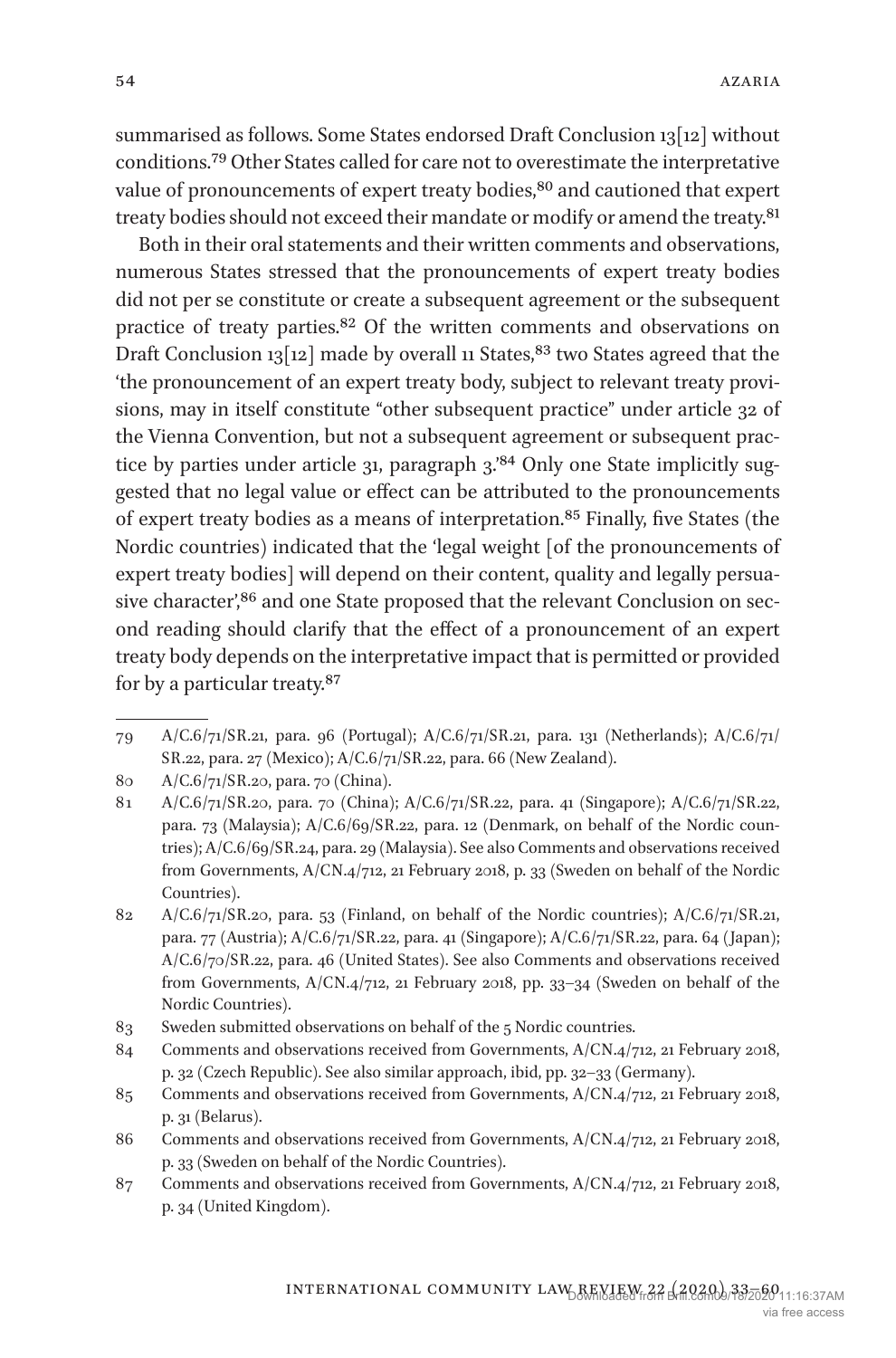# **3.4** *The Fifth Report of the Special Rapporteur and Conclusion 13 on Second Reading*

In his Fifth Report, Special Rapporteur Nolte having considered the statements and written observations of States, proposed that the Commission revisit its decision to replace his original proposal by paragraph 4 of Conclusion 13[12] on first reading, and replace that paragraph with the following:

A pronouncement of an expert treaty body, in the interpretation and application of the treaty under its mandate, may contribute to the interpretation of that treaty when applying articles 31, paragraph 1, and 32.88

### He explained that:

[the term] 'practice in the application of a treaty' [...] often consists of forms of cooperation among different organs within a State in which not every organ has a competence to make a binding decision. Like international organizations, *expert treaty bodies have been created by States to act as their agents in the process of ensuring the proper application of treaties*. The fact that such expert treaty bodies do not have the final decisionmaking power, but are merely an advisory element in the process of correctly applying the treaty, does not distinguish them from State organs that are involved in the application of a treaty without having the final decision-making power.89 [emphasis added]

Some ILC Members disagreed about reopening the debate about Conclusion 13. They disagreed primarily about whether his proposed paragraph was outside the scope of the topic, and because they did not want to undermine the compromise the Commission reached as reflected in the language of the nonprejudice clause in the first reading of Conclusion 13[12].90 Other ILC Members

<sup>88</sup> Special Rapporteur Nolte, *Fifth Report on Subsequent Agreements and Subsequent Practice in relation to the Interpretation of Treaties*, A/CN.4/715, 28 February 2018, p. 43, para. 143.

<sup>89</sup> Ibid, para. 141.

<sup>90</sup> Provisional Summary Record of the 3391st meeting, 1 May 2018 (4 June 2018), A/CN.4/ SR.3391, p. 5 (Hassouna); Ibid, p. 6 (Park); Ibid. pp. 8–9 (Murphy); Ibid, p. 10 (Tladi); Provisional Summary Record of the 3394th meeting, 3 May 2018 (7 June 2018), A/CN.4/ SR.3394, p. 5 (Wood); Iibd, p. 14 (Reinisch); Provisional Summary Record of the 3395th meeting, 4 May 2018 (4 June 2018), A/CN.4/SR.3395, p. 8 (Vasquez-Bermudez).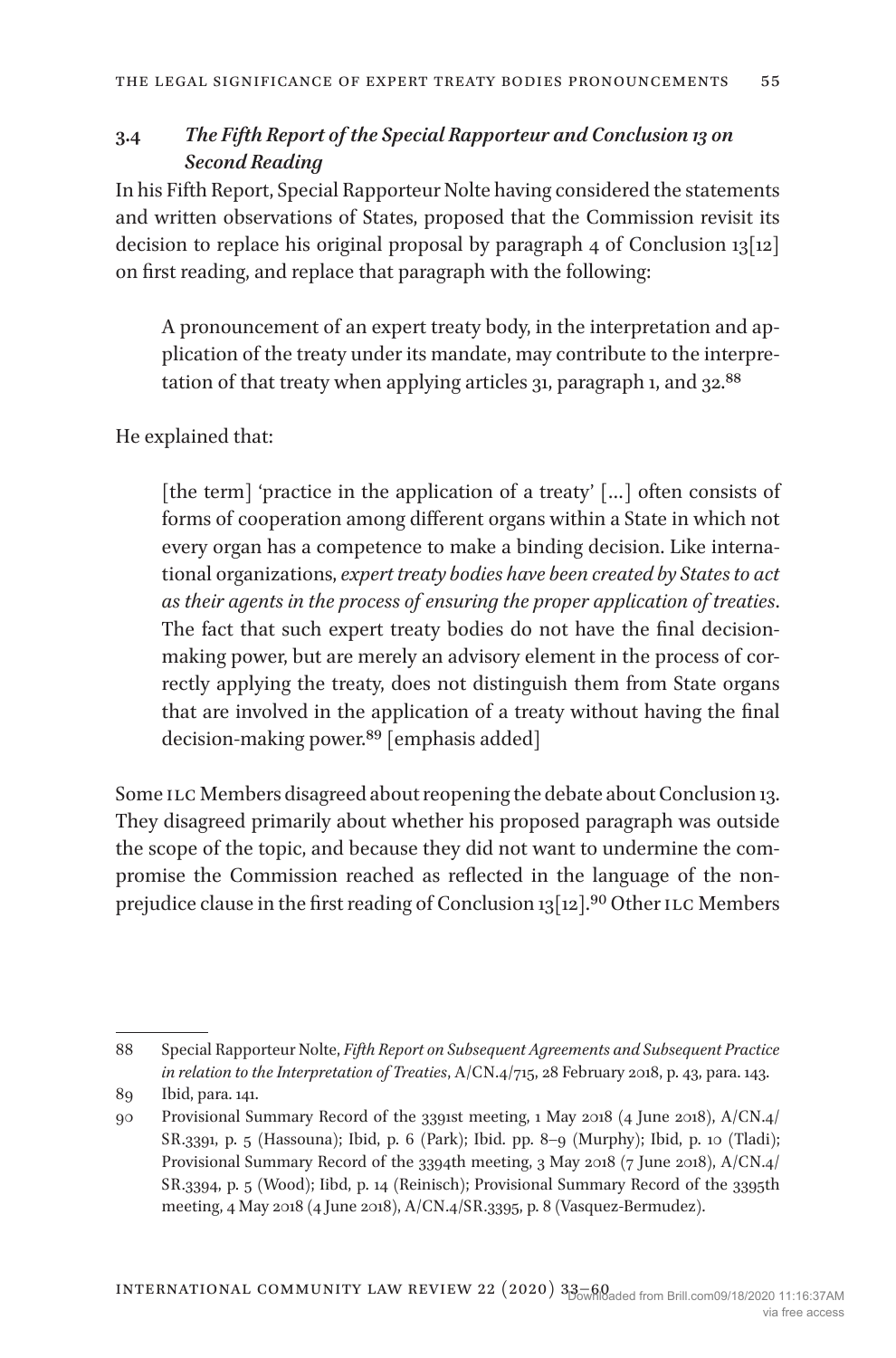strongly supported the Special Rapporteur's proposal.91 The Special Rapporteur emphasised again in Plenary that the ICJ in the *Wall Advisory Opinion* had referred to the 'practice' of the Human Rights Committee, and that in any event the present topic is concerned with subsequent practice, not only the subsequent practice of States.92

On the basis of this debate, the Commission decided to refer the Draft Conclusions to the Drafting Committee, which decided to retain the nonprejudice clause while more clearly recognising that the pronouncements of expert treaty bodies contribute to the interpretation of treaties.<sup>93</sup> The language of Conclusion 13[12] adopted on first reading was retained entirely in Conclusion 13 on second reading in 2018 with the exception of paragraph  $4^{94}$ which was changed to the following wording:

[t]his draft conclusion is without prejudice to the contribution that pronouncements of expert treaty bodies *make to the interpretation of the treaties under their mandates*. [emphasis added]

<sup>91</sup> Provisional Summary Record of the 3393rd meeting, 2 May 2018 (6 June 2018), A/ CN.4/SR.3393 p. 4 (Murase); Ibid, p. 9 (Grossman); Ibid, p. 11 (Saboia); Provisional Summary Record of the 3394th meeting, 3 May 2018 (7 June 2018), A/CN.4/SR.3394, pp. 3–4 (Galvao Telles); Ibid, pp. 8–9 (Sturma); Ibid, pp. 12–13 (Escobar-Hernandez); Ibid, p. 15 (Gomez-Robledo); Provisional Summary Record of the 3395th meeting, 4 May 2018 (4 June 2018), A/CN.4/SR.3395, p. 9 (Jalloh); Ibid, 11 (Ruda Santolaria) although he disagreed with the Special Rapporteur's proposition that expert treaty bodies had been created by States to act as their agents in the process of ensuring the proper application of treaties.

<sup>92</sup> Provisional Summary Record of the 3396th meeting, 7 May 2018 (12 June 2018), A/CN.4/ SR.3396, p. 9.

<sup>93</sup> Statement of the Chair of the Drafting Committee Mr. Charles Chernor Jalloh 18 May 2018, p. 16: http://legal.un.org/docs/?path=../ilc/documentation/english/statements/2018\_dc\_ chairman\_statement\_sasp.pdf&lang=E.

<sup>94</sup> ILC, Text of the draft conclusions on subsequent agreements and subsequent practice in relation to the interpretation of treaties with commentaries thereto adopted by the Commission on second reading, at 16–140, UN Doc. A/73/10, 2018 (available at: http:// legal.un.org/docs/?path=../ilc/reports/2018/english/a\_73\_10\_advance.pdf&lang=E). Additionally, for reasons of consistency, a change was made in paragraph 4 of Conclusion 13 in the form of 'the deletion of the word "other" before "subsequent practice under article 32" in the first sentence'. Statement of the Chair of the Drafting Committee Mr. Charles Jalloh, 18 May 2018, p. 16. Available at: http://legal.un.org/docs/?path=../ilc/documenta tion/english/statements/2018\_dc\_chairman\_statement\_sasp.pdf&lang=E.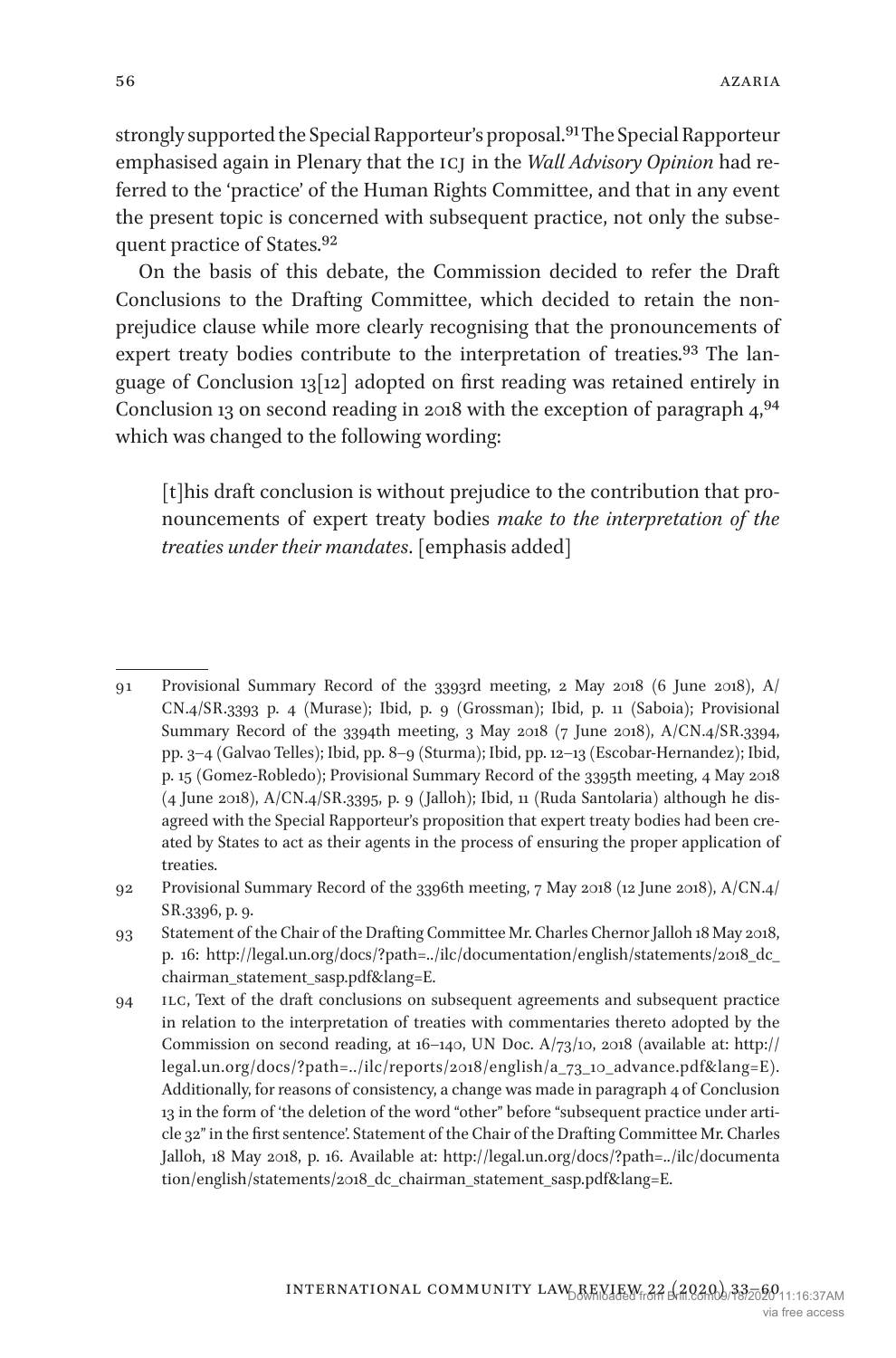The change in the language of Conclusion  $13(4)$  seems to address the comments of States, <sup>95</sup> and the commentary clarifies that the wording 'under their mandates'

reaffirms paragraph 2 of draft conclusion 13, which specifies that the relevance of a pronouncement of an expert treaty body for the interpretation of a treaty is subject to the applicable treaty rules under which such bodies operate. Paragraph 4 applies in principle to all treaty expert bodies. However, the extent to which pronouncements of expert treaty bodies contribute to the interpretation of the treaties "under their mandates" will vary [...].<sup>96</sup>

Although the non-prejudice clause in Conclusion 13(4) does not expressly refer to the legal value of pronouncements per se, the commentary does address the issue. The commentary – as any ILC commentary to adopted ILC outputs – has been adopted by the Commission. It does not set out divergent views between ILC Members (as the one adopted on first reading). Commentaries are of particular interpretative value in relation to the adopted draft Conclusions.<sup>97</sup> They may guide the future practice of States, and the reasoning of international (and national) courts and tribunals.98

The commentary to Conclusion 13(4) acknowledges that pronouncements of expert treaty bodies do not constitute practice of treaty parties, but '*conduct mandated by the treaty the purpose of which is to contribute to the treaty's proper application*.'99 As such and drawing support from the ICJ's reliance on the 'constant *practice*' of the Human Rights Committee in the *Wall Advisory Opinion*, the commentary states that 'pronouncements of expert treaty bodies *are to be used in the discretionary way in which article 32* describes supplementary

<sup>95</sup> Comments and observations received from Governments, A/CN.4/712, 21 February 2018, p. 34 (United Kingdom).

<sup>96</sup> Ibid, p. 116, para. 25.

<sup>97</sup> G. Gaja, 'Interpreting Articles Adopted by the International Law Commission', 85 *British Yearbook of International Law* (2016) 10.

<sup>98</sup> On the use of commentaries by the International Court of Justice and the methodology of their adoption, see respectively: D. Azaria, '"Codification by Interpretation": The International Law Commission as an Interpreter of International Law' (*European Journal of International Law,* forthcoming 2020); D. Azaria, The Working Methods of the International Law Commission: Adherence to Methodology, Commentaries and Decision-Making, in United Nations (ed.), *The International Law Commission at 70* (Brill, forthcoming 2020).

<sup>99</sup> Ibid, pp. 115–116, para. 24 (emphasis added).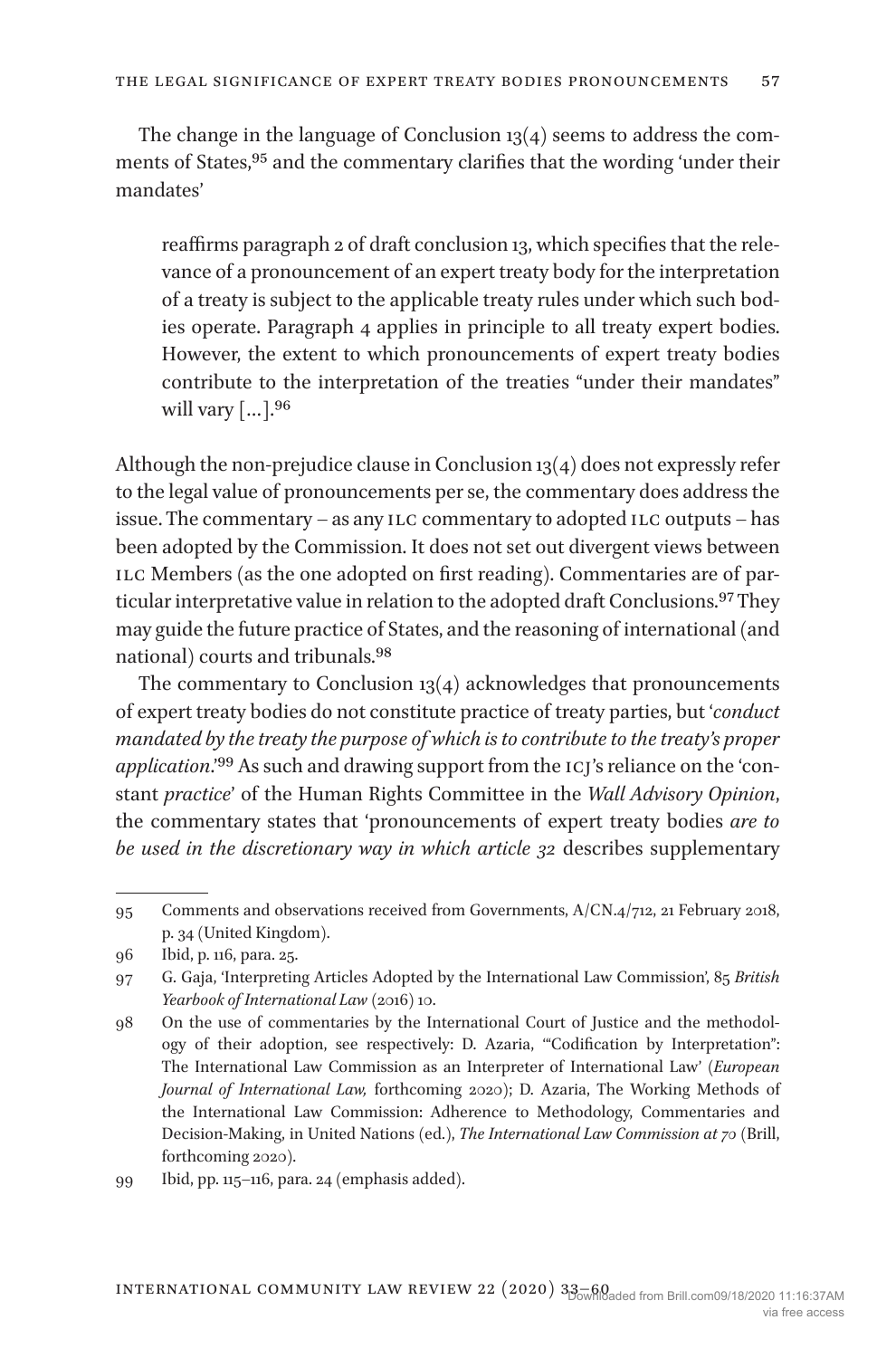means of interpretation' and that 'they also "contribute to the determination of the ordinary meaning of the terms in their context and in light of the object and purpose of the treaty".'100 Additionally, the commentary notes that they have also been characterised as subsidiary means for determining rules of law pursuant to Article 38, paragraph 1(d) of the Statute of the ICJ.101

#### **4 Conclusions**

The Court's reasoning in the four cases where it has relied on the pronouncements of expert treaty bodies is unclear as to how the Court classifies the pronouncements for the purposes of treaty interpretation. The Court has not said that they constitute subsequent practice within the meaning of the rule set forth in Article  $31(3)(b)$  of the VCLT, or that they fall within the rule set forth in Article  $31(3)(c)$  of the VCLT. Further, it did not expressly classify them per se as a supplementary means of interpretation within the meaning of the rule in Article 32 of the VCLT, or as a subsidiary means for the determination of rules of law within the meaning of Article 38(1)(d) of the ICJ Statute. Yet, the Court's express objective to ensure 'legal consistency in international law' (coupled with the Court's avoidance to merely dismiss the pronouncements of expert treaty bodies with which the Court disagrees) indicates that the Court perceives international law as a legal system, where rules should be seen, interpreted and applied in harmony by the multiple actors within that legal system. Finally, although it did not prescribe or set out the precise criteria pursuant to which one has to identify which pronouncements of expert treaty bodies can be relied upon, the Court's reasoning suggests that the quality of the pronouncement is a criterion for this assessment.

On the other hand, the Commission has more directly dealt with the pronouncements of expert treaty bodies in its work on subsequent agreements and subsequent practice in relation to treaty interpretation. The Commission has clarified that expert treaty bodies play a crucial role in the interpretation of treaties in relation to which they have been mandated to exercise certain functions. They may solicit the subsequent practice of treaty parties in the treaty's application thus giving rise to a future agreement as to the treaty's interpretation (VCLT Article  $31(3)(b)$ ) or they may give rise to the practice of parties that falls short of such agreement, but which may fall within supplementary means of interpretation (VCLT Article 32). They may also solicit a future subsequent

<sup>100</sup> Ibid, p. 115, para. 24.

<sup>101</sup> Ibid, pp. 115–116, para. 24.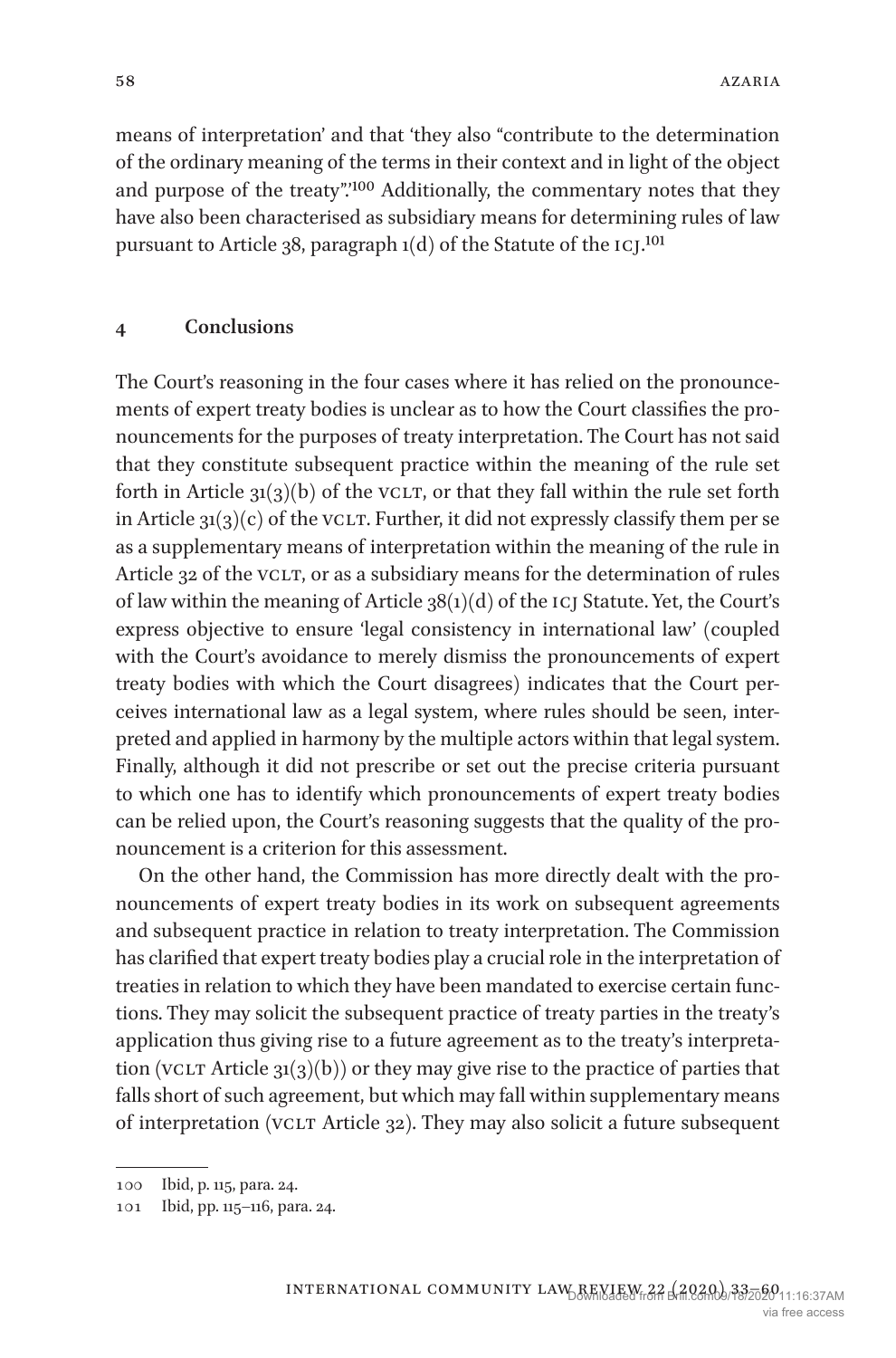agreement among treaty parties within the meaning of VCLT Article  $31(3)(a)$ . In this context, the silence of parties vis-à-vis the pronouncements of expert treaty bodies cannot be presumed to constitute acceptance of the interpretation adopted by the expert treaty body.

A major achievement of the Commission's work is its determination to clarify the interpretative value of pronouncements of expert treaty bodies themselves – a fact that has been praised by some States. The Commission decided to deal with this matter in the form of a non-prejudice clause primarily owing to the concern of some ILC Members that the legal value of pronouncements per se fell outside the Commission's work on this topic, since this topic was concerned with subsequent agreements and subsequent practice of *treaty parties* in relation to treaty interpretation. Yet, such a concern did not prevail partly because it the Commission also addressed in the same topic the legal value of pronouncements of international organisations and their organs vis-àvis their constitutive instruments. Instead, a compromise was reached through a non-prejudice clause and a further explanation in the commentary. In this respect, the commentary to the non-prejudice clause adopted in relation to this question in Conclusion 13 makes a significant contribution to the scholarship and practice of international law in two ways. First, it adds more clarity and predictability in the manner in which international courts and tribunals as well as government officials and domestic courts will use the pronouncements of expert treaty bodies. Second, it acknowledges that pronouncements of expert treaty bodies do not constitute practice of treaty parties, but as 'conduct mandated by the treaty the purpose of which is to contribute to the treaty's proper application', they may be relied upon as a supplementary means of interpretation within the meaning of Article 32 of the VCLT; and they may contribute to the determination of the ordinary meaning of the terms in their context and in light of the object and purpose of the treaty.102 As a separate matter, the commentary recognizes that the pronouncements of expert treaty bodies have been characterized as subsidiary means for the determination of the rules of law within the scope of Article  $38(1)(d)$  of the ICJ Statute.<sup>103</sup> The commentary does not elaborate on the criteria that have to be used in order for the pronouncements of expert treaty bodies per se to be relied upon. However, the Special Rapporteur's Fourth Report and the responses of governments (as well as the reasoning of the ICJ in its Advisory Opinion on *Judgment No. 2867*) illustrate that the quality of each pronouncement of an expert treaty body,

<sup>102</sup> Ibid, p. 115, para. 24.

<sup>103</sup> Ibid, pp. 115–116, para. 24.